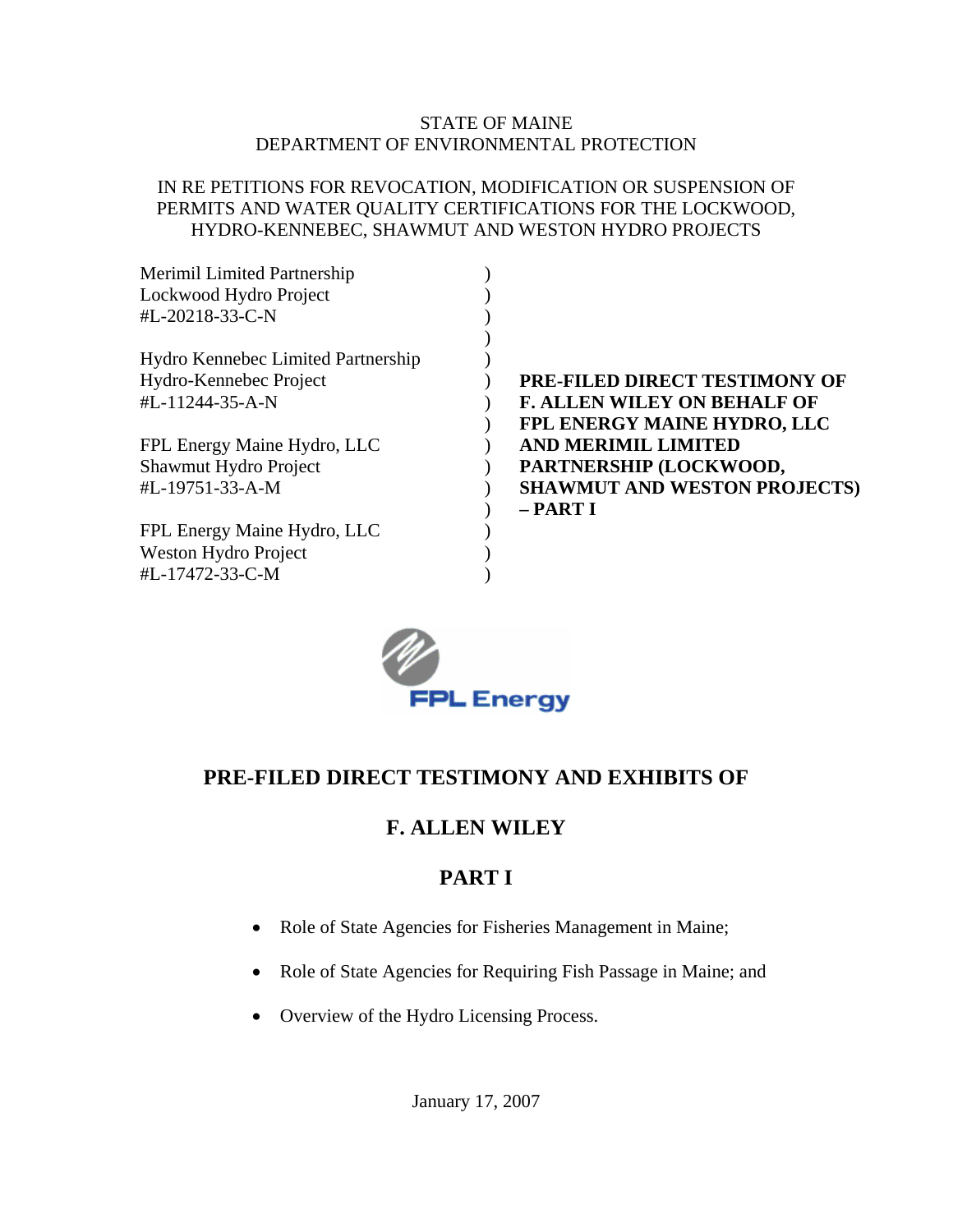| PRE-FILED DIRECT TESTIMONY AND EXHIBITS OF                                                                                    |                |  |
|-------------------------------------------------------------------------------------------------------------------------------|----------------|--|
| <b>F. ALLEN WILEY</b>                                                                                                         |                |  |
| <b>PART I</b>                                                                                                                 |                |  |
| <b>TABLE OF CONTENTS</b>                                                                                                      |                |  |
| <b>TESTIMONY</b>                                                                                                              | Page           |  |
| <b>Qualifications of Witness</b>                                                                                              | 1              |  |
| Purpose and Scope of Testimony                                                                                                | $\overline{2}$ |  |
| <b>Summary of Testimony</b>                                                                                                   | 3              |  |
| Role of State Agencies for Fisheries Management in Maine                                                                      | 4              |  |
| Overview<br>$\circ$                                                                                                           | $\overline{4}$ |  |
| <b>Department of Marine Resources</b><br>$\circ$                                                                              | $\overline{4}$ |  |
| Maine Atlantic Salmon Commission<br>$\circ$                                                                                   | 5              |  |
| Department of Inland Fisheries and Wildlife<br>$\circ$                                                                        | $\overline{7}$ |  |
| Department of Environmental Protection<br>$\circ$                                                                             | 8              |  |
| Role of State Agencies for Requiring Fish Passage in Maine                                                                    | 9              |  |
| <b>Department of Marine Resources</b><br>$\circ$                                                                              | 9              |  |
| Department of Inland Fisheries and Wildlife<br>$\circ$                                                                        | 9              |  |
| Department of Environmental Protection<br>$\circ$                                                                             | 10             |  |
| Overview of the Hydro Licensing Process                                                                                       | 11             |  |
| Background<br>$\circ$                                                                                                         | 11             |  |
| Role of the Federal Energy Regulatory Commission<br>$\circ$                                                                   | 12             |  |
| <b>National Environmental Policy Act Process</b><br>$\circ$                                                                   | 14             |  |
| Role of Maine Agencies in the FERC Licensing Process<br>$\circ$                                                               | 14             |  |
| Mandatory Conditioning Authority for Fishways and Water<br>$\circ$<br><b>Quality Certifications</b>                           | 15             |  |
| Modification of State Water Quality Certifications<br>$\circ$                                                                 | 16             |  |
| <b>FERC License Amendments</b><br>$\circ$                                                                                     | 17             |  |
| Conclusion                                                                                                                    | 18             |  |
| <b>EXHIBITS</b>                                                                                                               | No.            |  |
| Map of Kennebec River and Major Tributaries                                                                                   | FPLE-1         |  |
| Excerpt from the Water Reclassification Report of the Joint Standing<br>Committee on Energy and Natural Resources, March 1986 | FPLE-2         |  |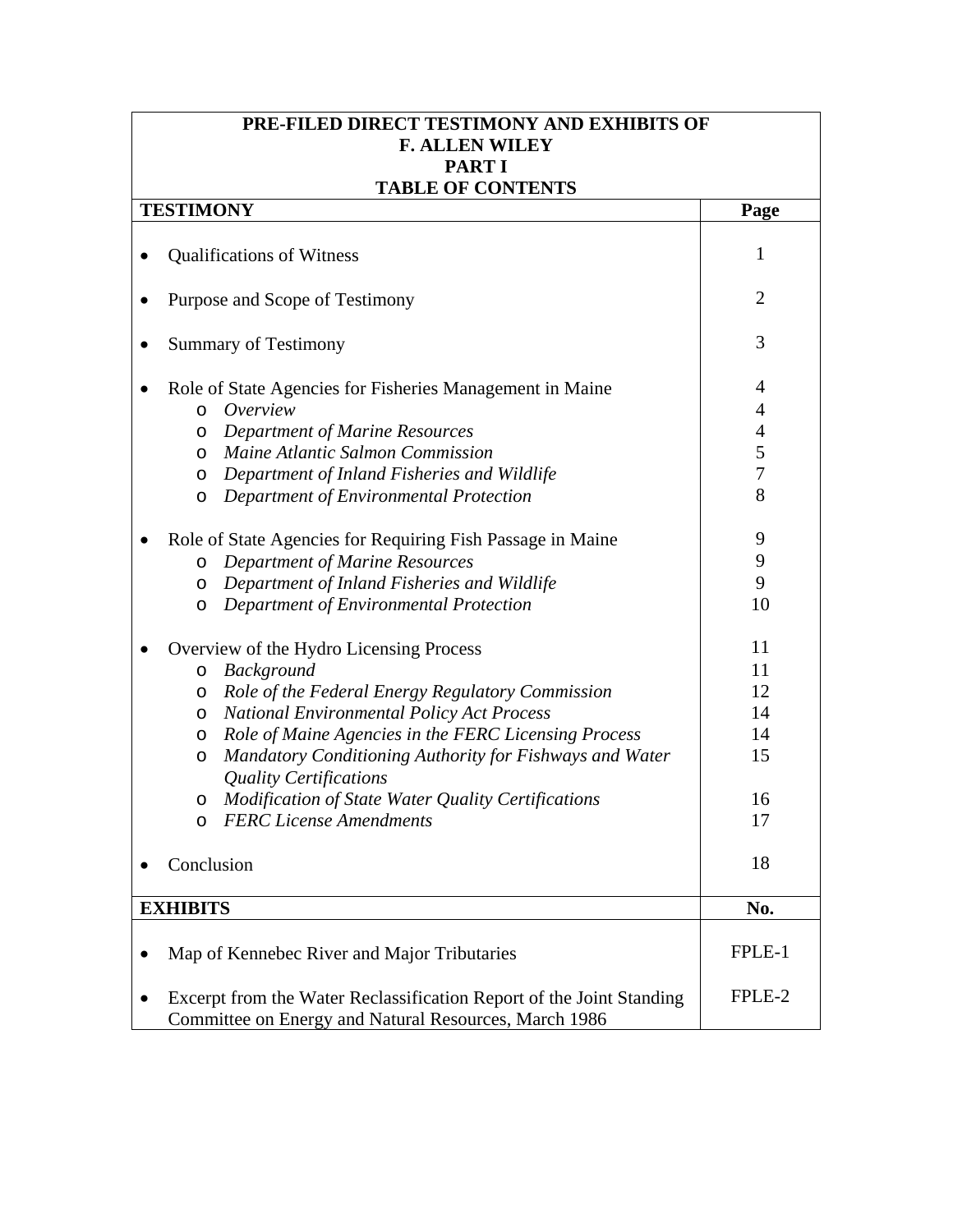# **MAINE BOARD OF ENVIRONMENTAL PROTECTION KENNEBEC RIVER PETITIONS PRE-FILED DIRECT TESTIMONY AND EXHIBITS OF F. ALLEN WILEY**

## **PART I**

#### **QUALIFICATIONS OF WITNESS**

My name is F. Allen Wiley. I am currently employed by FPL Energy as Director of Business and Regulatory Affairs for its Northeast Region. I am also Vice President of FPL Energy Maine Hydro LLC (FPLE) and Vice President for Kennebec Hydro Resources, Inc. (KHR).

FPLE owns the Shawmut and Weston Hydroelectric Projects that are part of the subject of this proceeding. FPLE also owns KHR which in turn is the General Partner and owns a 50% interest in the Merimil Limited Partnership (MLP), the owner of the Lockwood Hydroelectric Project which is also included in this proceeding. $<sup>1</sup>$  $<sup>1</sup>$  $<sup>1</sup>$ </sup>

I graduated from the University of Maine with a Bachelor of Science Degree in Civil Engineering in 1982, and in 1990 I received a Masters Degree in Business Administration from the University of Southern Maine. I am a Licensed Professional Engineer in the State of Maine.

In 1982, I started employment with Central Maine Power Company ("CMP") as a Civil Engineer in its Engineering Department. During my 17-year tenure at CMP I also held the following positions - Assistant to the Vice President of Engineering; Supervisor of Civil Engineering,

<span id="page-2-0"></span><sup>&</sup>lt;sup>1</sup> See EXHIBIT FPLE-1 for a map of the Kennebec River and major tributaries that shows the location of the Lockwood, Shawmut and Weston projects.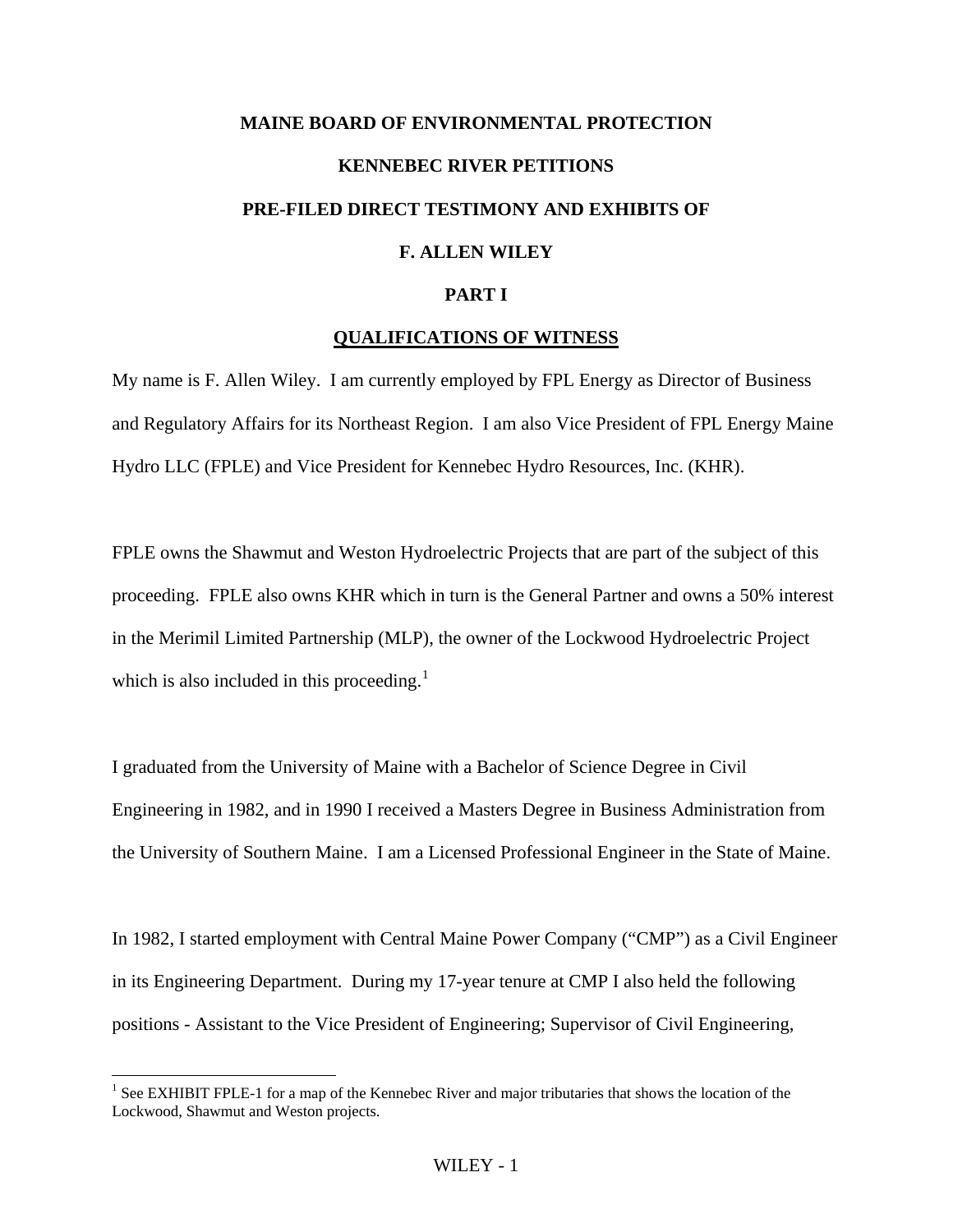Manager of Engineering Support; Manager of Civil and Mechanical Engineering; Director of Environmental and Licensing; Director of Hydro Operations; and Managing Director of Generation. In this latter position, I was responsible for overseeing CMP's hydroelectric, fossil and biomass generating plants as well as its interests in the Maine Yankee, Connecticut Yankee, Vermont Yankee, Yankee Atomic, and Millstone 3 nuclear power plants.

Since 1999, I have been employed by FPL Energy coincident with its purchase of the CMP generating assets.

During my 24-plus years of employment between CMP and FPL Energy, I have been intimately involved at the state and federal level on a number of regulatory and legislative proceedings dealing with fish passage, water quality laws and hydro licensing issues. I was also the lead negotiator on behalf of CMP and other hydro developers in the formation of the 1998 Kennebec Hydro Developers Group Agreement ("1998 KHDG Agreement") which outlines the fish passage obligations of the projects that are the subject of this proceeding.<sup>[2](#page-3-0)</sup>

#### **PURPOSE AND SCOPE OF TESTIMONY**

The purpose of Part I of my testimony is to 1) provide the Board an overview of the role of State agencies for fisheries management in Maine; 2) describe the role of State agencies for requiring fish passage in Maine; and 3) provide the Board an overview of the hydro licensing process. Each of these items is pertinent to the Board as it considers the petitions to revoke, modify or suspend the water quality certifications for the Lockwood, Shawmut and Weston projects.

 $\overline{a}$ 

<span id="page-3-0"></span><sup>&</sup>lt;sup>2</sup> See Part II of my testimony for a discussion of the KHDG Agreement.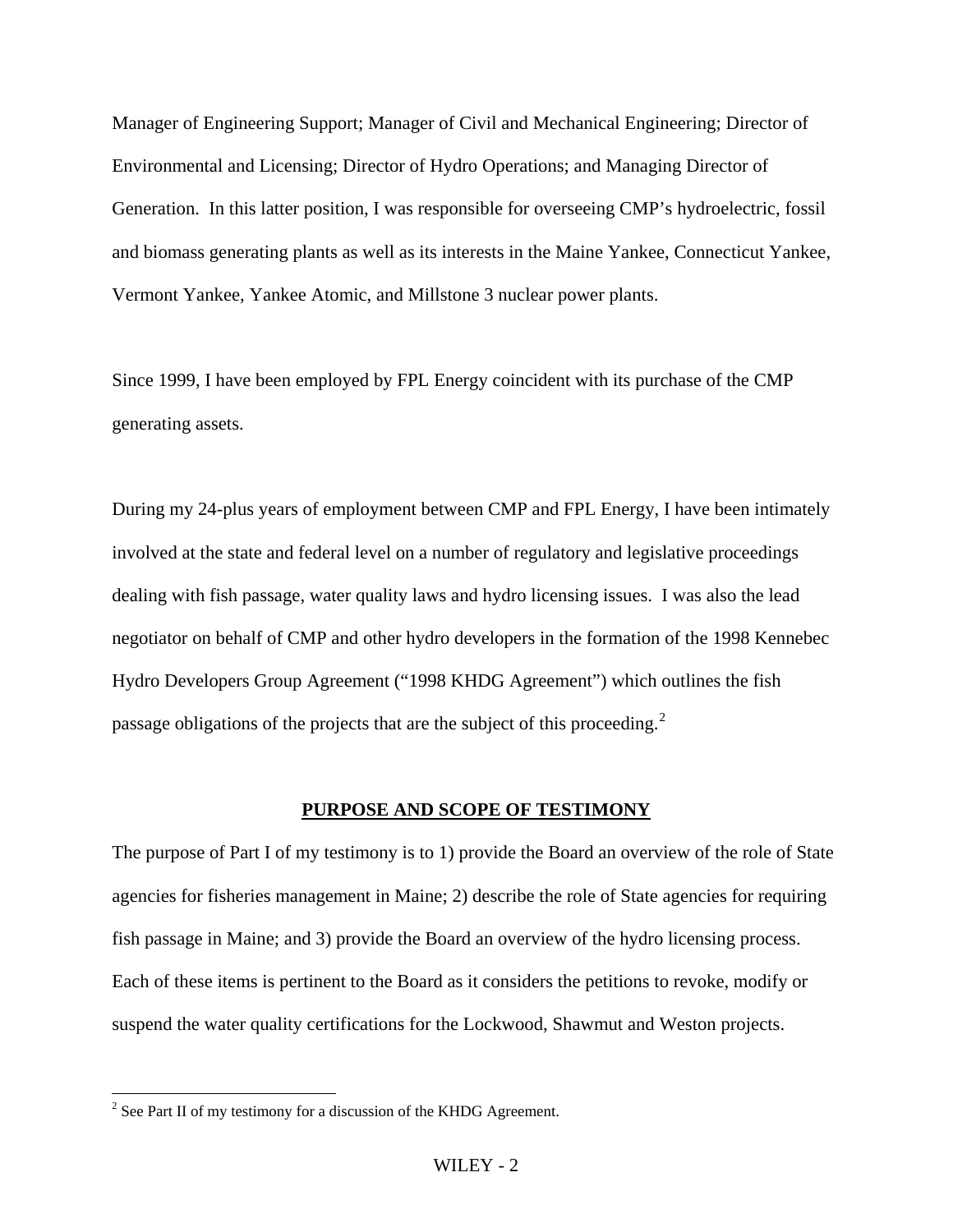#### **SUMMARY OF TESTIMONY**

- *1)* The Department of Marine Resources (DMR), the Maine Atlantic Salmon Commission, (MASC) and the Department of Inland Fisheries and Wildlife (DIFW) have primary responsibility for fisheries management policies, goals and objectives in Maine.
- *2)* DMR and the DIFW have primary responsibility for determining fish passage requirements in Maine.
- *3)* The Federal Energy Regulatory Commission (FERC) is authorized by Congress to regulate hydropower projects in the United States, including Lockwood, Shawmut and Weston.
- *4)* FERC is obligated to incorporate appropriate terms of a state water quality certification into a new FERC license when it is issued.
- *5)* Once a state has issued its water quality certification and FERC has incorporated those conditions in a license, those conditions are enforceable only by FERC, not by the State.
- *6)* A state may modify its certification after the FERC license is issued only when the FERC license includes a "re-opener" condition authorizing the state to modify said conditions, or if the licensee proposes to amend its license in a way that requires a new certification.
- *7)* The FERC licenses for the Lockwood, Shawmut and Weston projects do not include reopener provisions for the State to modify the water quality certifications for the projects.
- 8) Once a FERC license is issued, the license may be modified only upon the mutual consent of FERC and the licensee.
- 9) There is no regulatory mechanism available to the Board to revoke, modify or suspend the water quality certifications for the Lockwood, Shawmut or Weston projects.
- 10) The petitions to revoke, modify or suspend the water quality certifications for the Lockwood, Shawmut or Weston projects should be dismissed.

## WILEY - 3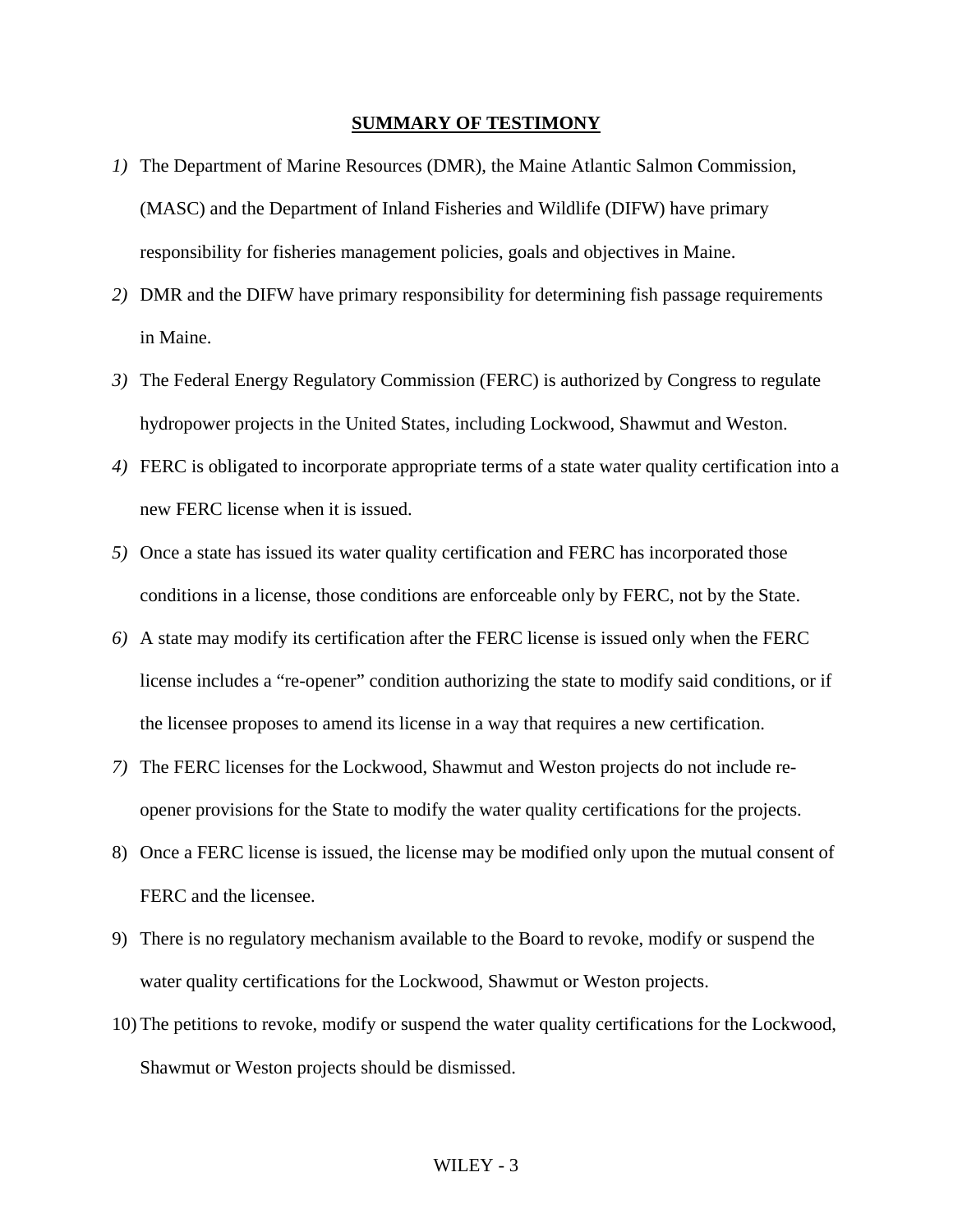#### **ROLE OF STATE AGENCIES FOR FISHERIES MANAGEMENT IN MAINE**

#### o *Overview*

Pursuant to 1981 directives from the State Energy Policy, a *Statewide River Fisheries Management Plan* was developed in 1982 by DIFW, DMR and the Atlantic Sea Run Salmon Commission, now known as the Maine Atlantic Salmon Commission. Separate plans were developed throughout the State for anadromous fisheries; Atlantic salmon; and inland fisheries by these agencies. These plans have been updated periodically and reflect the State's policy on how its waters are to be managed for fishery resources.

#### o *Department of Marine Resources*

DMR is responsible for managing diadromous fish species for the State of Maine. DMR is also directed to conserve and develop marine and estuarine resources, to conduct and sponsor scientific research, and to promote and develop the Maine coastal fishery industries. They are responsible to advise and cooperate with local, state, and federal officials concerning activities in coastal waters, and to implement, administer, and enforce laws and regulations necessary for those enumerated purposes.

In the case of eels, DMR regulations allow up to 50 eels to be taken per person per day throughout the year. An unlimited number of eels may be taken each day by 1) individuals holding eel harvester licenses; 2) members of the Passamaquoddy tribe; 3) wholesale seafood license holders; and 4) retail seafood license holders. (Chapter 32.06 of DMR regulations.)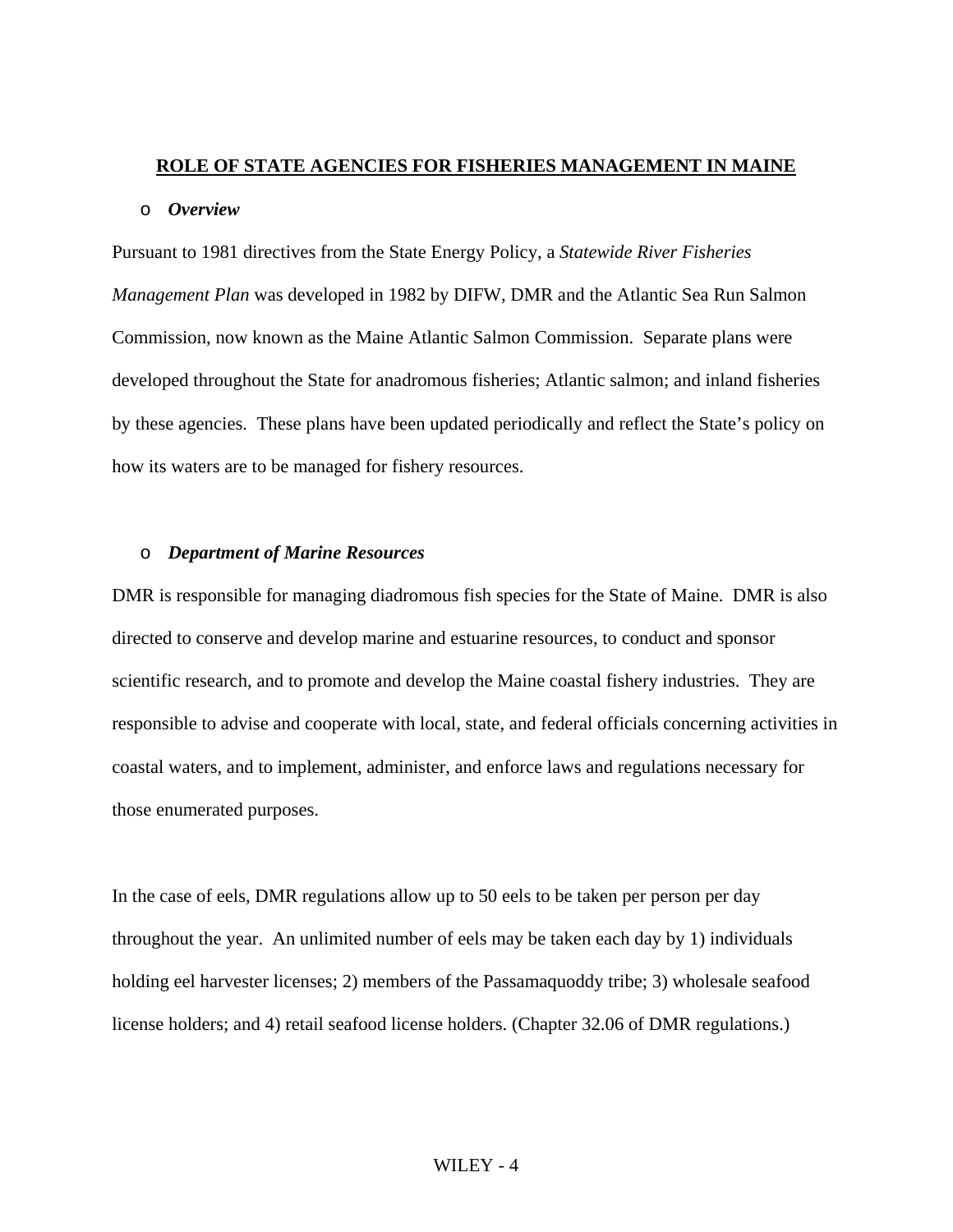In 1986, DMR developed a *Strategic Plan* for the restoration of shad and alewives to their historical habitat in the Kennebec River above Augusta. This plan was dependent on the installation of a collection, sorting, trapping, and trucking passage facility at the then-existing Edwards Dam in Augusta. The plan contains information concerning DMR's goals and objectives, the amount and location of spawning and nursery areas for shad and alewives, and the potential production of shad and alewives within discrete areas of the watershed.

Also in 1986, DMR developed an *Operational Plan* that detailed how DMR intended to implement the first phase of its *Strategic Plan* for the period from 1986 through 1998. This plan included proposed stocking schedules in the rivers and ponds covered under the plan as well as a description of where and when fish passage action would be requested at the 69 dams in the Kennebec watershed that were included in the plan.

Both the *Strategic Plan* and *Operational Plan* make note of the importance of the cooperative efforts of dam owners in the ability for DMR to carry out its fisheries management plans for the Lower Kennebec River.

#### o *Maine Atlantic Salmon Commission*

The predecessor to MASC was established by the State Legislature in 1947 and given sole authority under State law to regulate restoration and conservation of Atlantic salmon to the waters of the State.

*"The Atlantic Salmon Commission … is established to protect, preserve, enhance, restore and manage the Atlantic salmon and its habitat; to secure a sustainable recreational* 

## WILEY - 5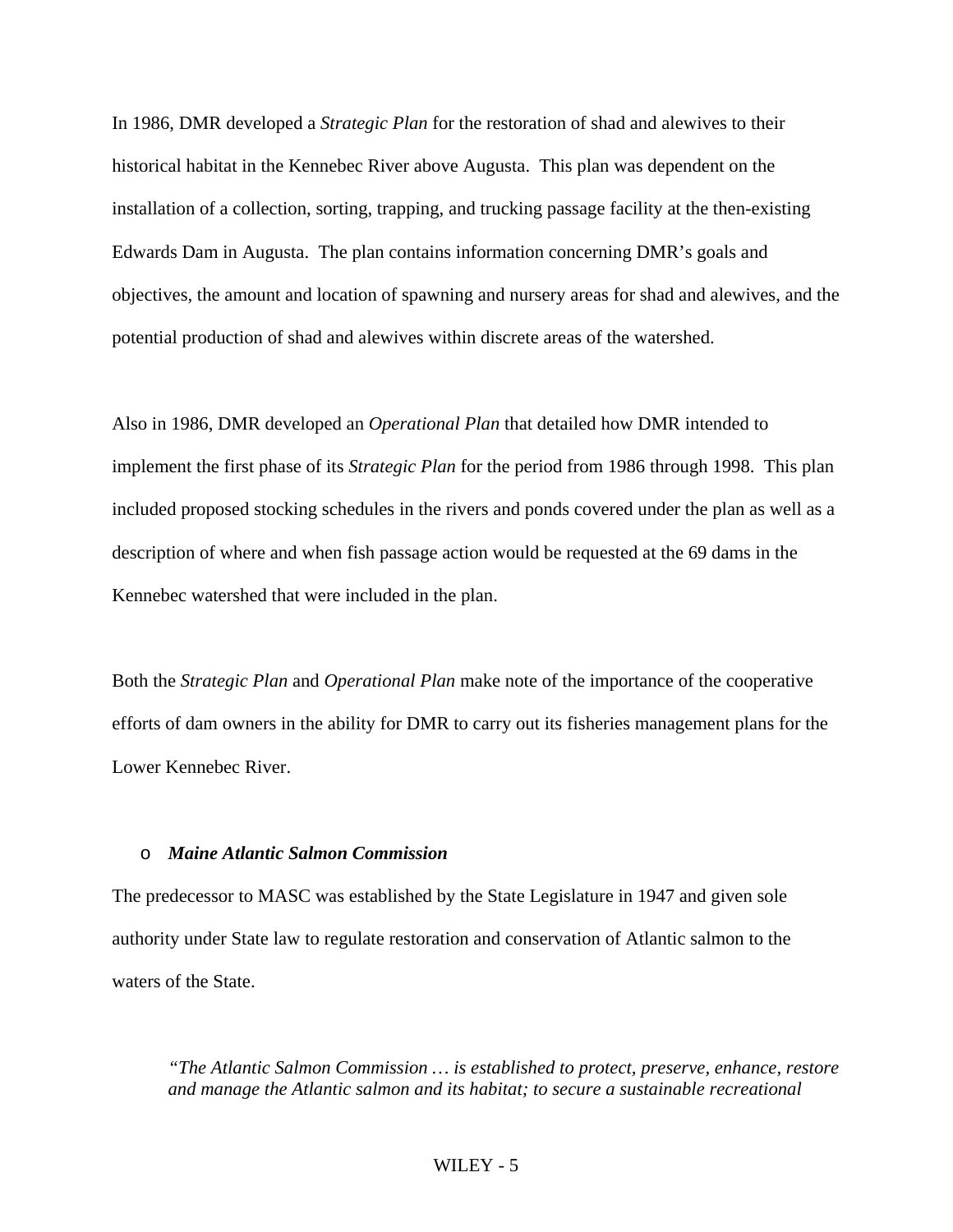*fishery in the State; and to conduct and coordinate all projects involving research, planning, management, restoration or propagation of the Atlantic salmon."* (12 M.R.S.A. §9901(1))

"*The commission has the sole authority to introduce Atlantic salmon into the inland waters…The commission has the sole authority to limit or prohibit the taking of Atlantic salmon…"* (12 M.R.S.A §9902) [emphasis added]

The Commissioners of DIFW and DMR and a public member appointed by the Governor comprise the Commission. Overall administration is the responsibility of the Commissioner of DIFW. The Atlantic Salmon Technical Advisory Committee provides advice and technical assistance to the Commission. This Committee was formed through a cooperative agreement between the State and the U.S. Fish and Wildlife Service.

In 1986, the MASC issued *A Status Report and Interim Management Plan* describing its restoration objectives for the Kennebec River. The MASC's strategic plan for Atlantic salmon targets the Kennebec River and other Group "C" rivers for Atlantic salmon restoration when resources can be made available without detracting from existing management and resources from higher priority Group "A" and "B" rivers.

The report notes the importance of passage at Edwards Dam to allow for the restoration of Atlantic salmon on the Kennebec. It also states that:

*"transport of salmon captured at Augusta or other suitable sites to upstream habitat areas in a sequential fashion will be an acceptable alternative to permanent fishways. As part of the development of long-term Atlantic salmon restoration plans for the Kennebec River drainage, the Commission will be working with the Department of Marine Resources and dam owners to develop a comprehensive program of upstream and*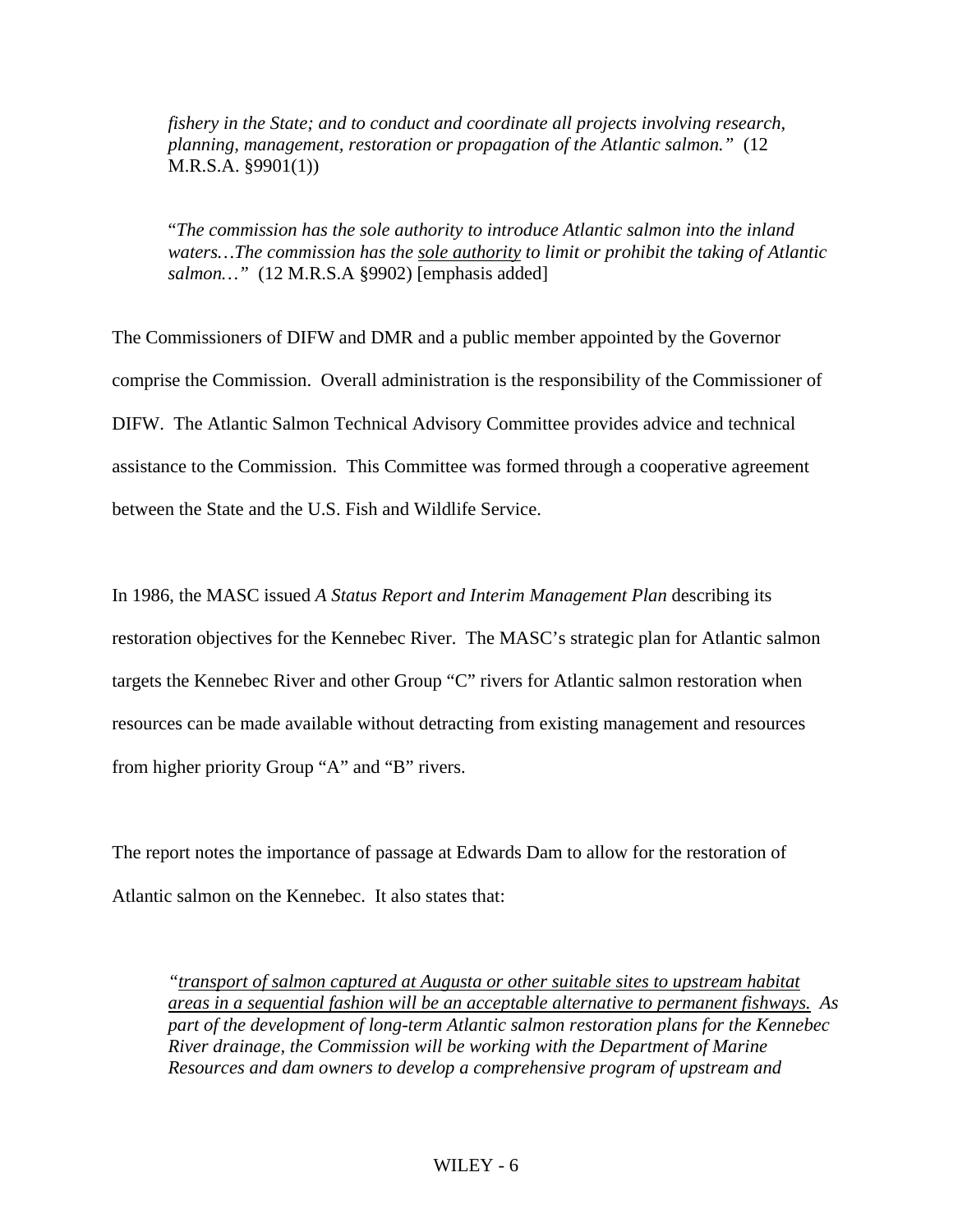*downstream passage development for the benefit of anadromous fish restoration."* [emphasis added]

# o *Department of Inland Fisheries and Wildlife*

DIFW is responsible for all inland fish and wildlife in the State. It is responsible for establishing policies of the State to conserve all species and the ecosystems upon which they depend. Jurisdiction begins at the head of tide; however, even on inland waters, management of anadromous species rests with DMR and management of Atlantic salmon rests with MASC.

Regarding eels, DIFW fishing regulations allow 50 eels to be taken per person per day throughout the year.

In 1985, DIFW issued the *Lower Kennebec River Inland Fisheries Management Overview* which outlined its objectives for restoration on the Lower Kennebec River. The report also identifies the importance of fish passage at Edwards Dam and the need to properly control the passage of undesirable species throughout the drainage area.

*"If not properly controlled, passage of undesirable fish, such as carp and lamprey eel would be allowed through these facilities into the upper sections of the drainage. Since the extension of the range of these and other undesirable species such as the northern pike, calico bass, and largemouth bass into upper section the drainage would adversely affect ongoing inland fisheries management programs, trapping and sorting facilities should be required at strategic fish passage facilities…"* 

This report highlights the balancing that takes place among the resource agencies in determining the appropriate fish passage measures and the repercussions of what can take place if actions aren't developed in a unified and well thought out manner. Indeed, the concerns expressed by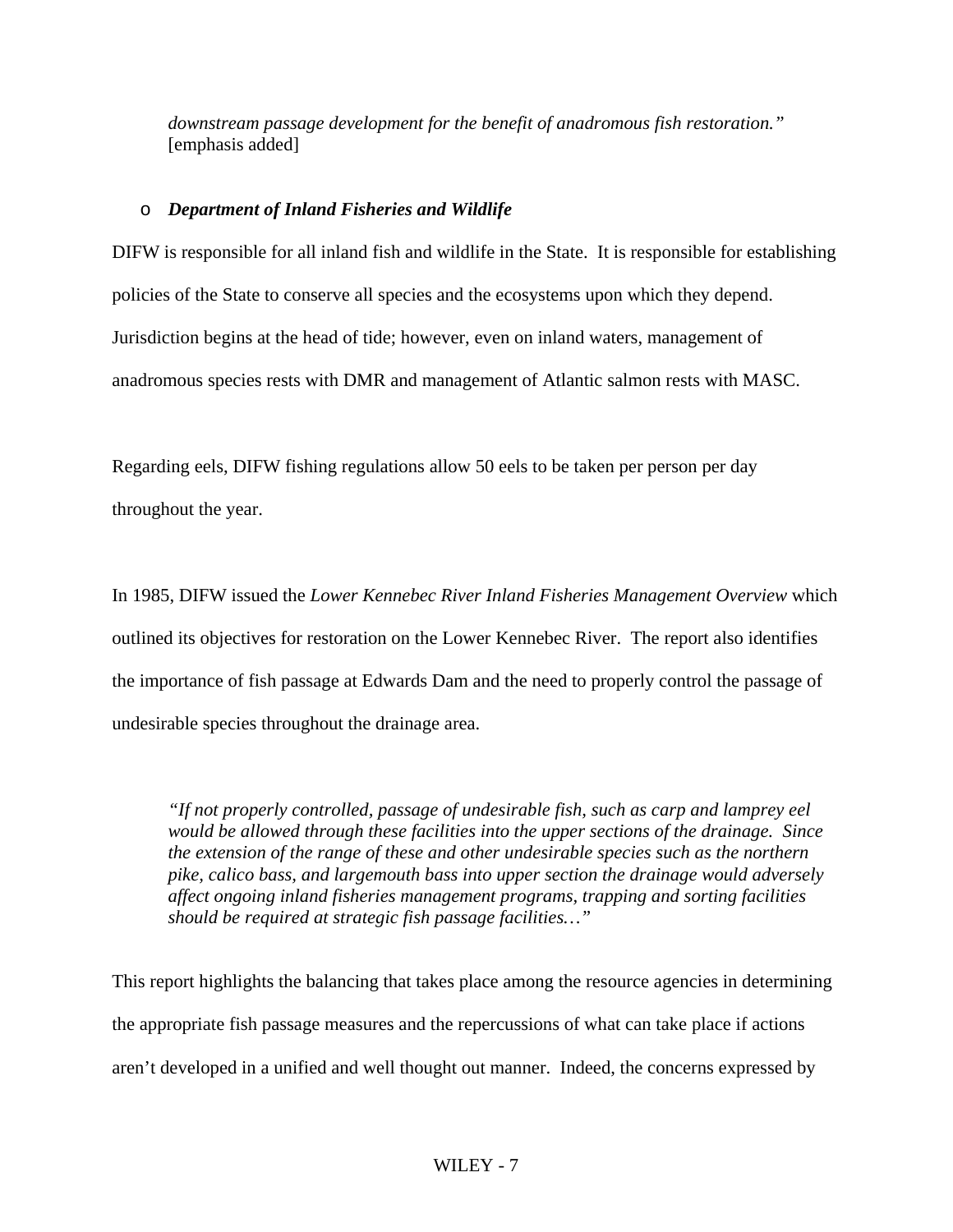resource agencies in 1985 regarding the potential for certain undesirable species to invade upper

portions of the Kennebec River basin are still very relevant today.

# o *Department of Environmental Protection*

The Legislature has the sole authority for establishing water quality standards for the State

pursuant to 38 M.R.S.A. §464(2)(D). The broad goals for Maine's water quality classification

system are outlined in 38 M.R.S.A. §464(1):

*"The Legislature declares that it is the State's objective to restore and maintain the chemical, physical and biological integrity of the State's waters and to preserve certain pristine state waters. The Legislature further declares that in order to achieve this objective the State's goals are:* 

*A. That the discharge of pollutants into the waters of the State be eliminated where appropriate;* 

*B. That no pollutants be discharged into any waters of the State without first being given the degree of treatment necessary to allow those waters to attain their classification; and* 

*C. That water quality be sufficient to provide for the protection and propagation of fish, shellfish and wildlife and provide for recreation in and on the water."[3](#page-9-0)*

Similar goals for restoring the water quality of Maine's waters are expressed in other statutes,

including 12 M.R.S.A. §402:

 $\overline{a}$ 

 *"…the Legislature declares that the well-being of the citizens of the State depend on striking a carefully considered and well-reasoned balance among competing uses of the state's rivers and streams. Further, the legislature declares that such balance shall:* 

<span id="page-9-0"></span><sup>&</sup>lt;sup>3</sup> As noted in the *Water Reclassification Report of the Joint Standing Committee on Energy and Natural Resources, March 1986*, "...This subsection states in broad and general terms the Legislature's intent in adopting the new surface water classification system…It is not the intent of the Legislature that the general language of this section be used by itself to establish a water quality violation. The standards contained in other portions of the bill are the mechanisms by which water quality is to be managed and regulated…" (p.5.) [emphasis added] [EXHIBIT FPLE-2.]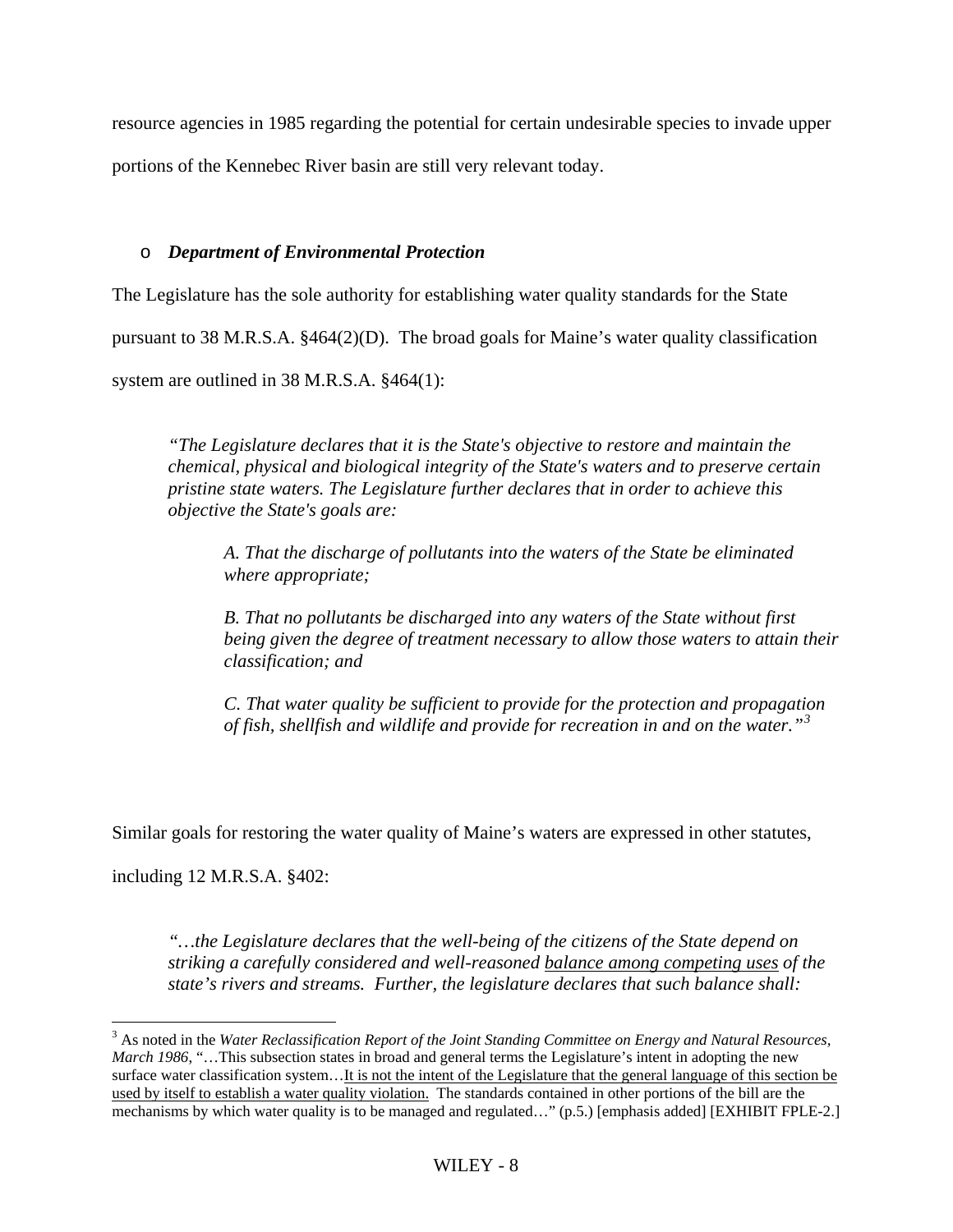*1. Restoration of water. Restore waters to a condition clean enough to allow fishing and swimming in all our rivers and streams…"* [emphasis added]

While the Legislature retains authority to establish water quality standards, the DEP is charged by the Legislature to oversee the management of Maine's surface waters to ensure that water quality standards are met.

# **ROLE OF STATE AGENCIES FOR REQUIRING FISH PASSAGE IN MAINE**

# o *Department of Marine Resources*

According to Maine law, DMR has the statutory authority in Maine to require dam owners to install and maintain fishways within coastal waters for anadromous fish:

*"In order to conserve, develop or restore anadromous fish resources, the commissioner may require a fishway to be erected, maintained, repaired or altered by the owners, lessors or other persons in control of any dam or other artificial obstruction within coastal waters frequented by alewives, shad, salmon, sturgeon, or other anadromous fish species."* (12 M.R.S.A §6121(1))

Under 12 M.R.S.A. §6121, DMR has statutory authority to examine dams, initiate fishway

proceedings, and take civil action to ensure compliance with fish passage requirements.

# o *Department of Inland Fisheries and Wildlife (DIFW)*

DIFW has the statutory authority in Maine to require dam owners to install and maintain

fishways within inland waters for anadromous or migratory fish: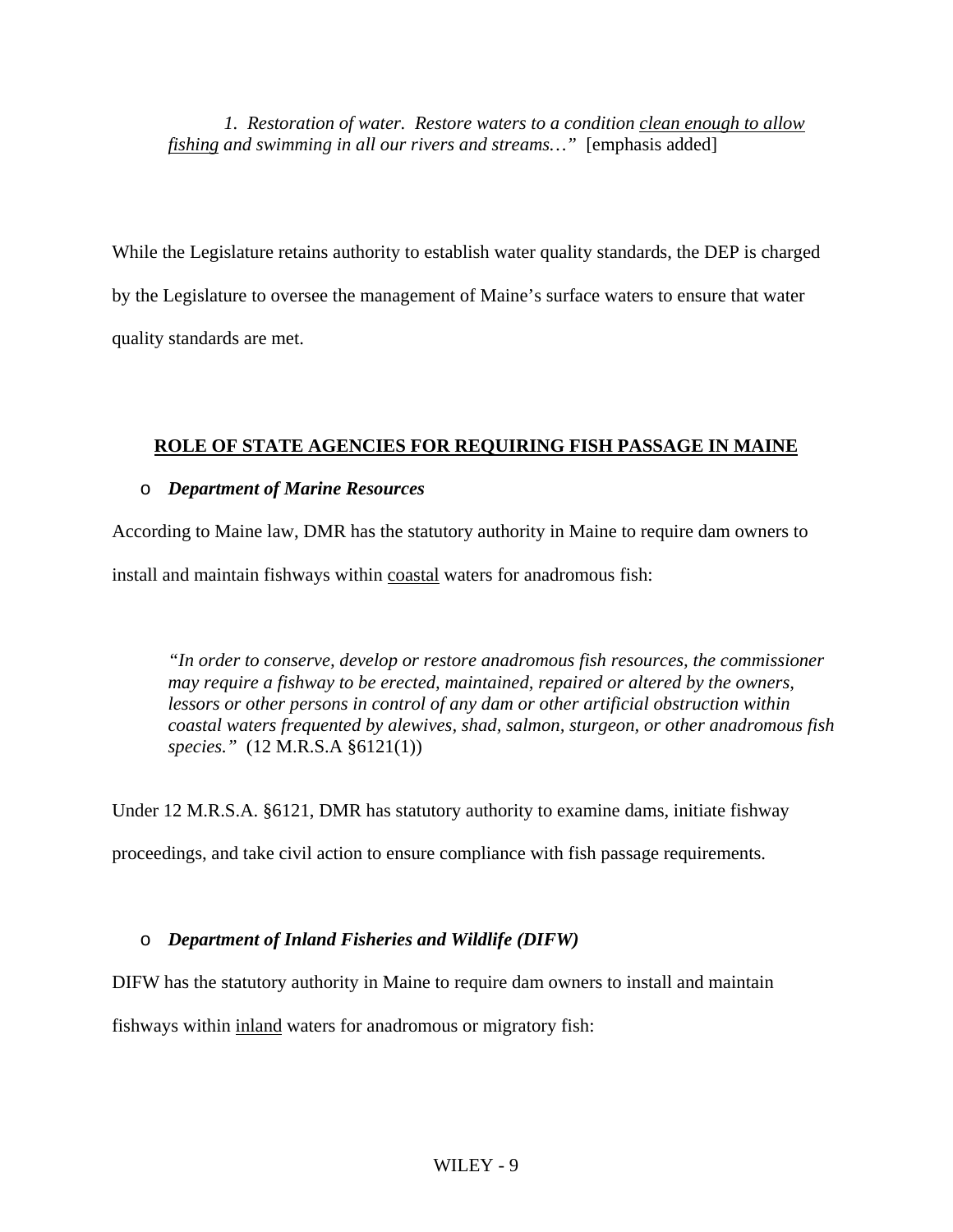*"In order to conserve, develop or restore anadromous or migratory fish resources, the commissioner may require a fishway to be erected, maintained, repaired or altered by the owners, lessors or other persons in control of any dam or other artificial obstruction within inland waters frequented by alewives, shad, salmon, sturgeon, or other anadromous or migratory fish species."* (12 M.R.S.A §12760(1))

Under 12 M.R.S.A. §12760, DIFW also has statutory authority to examine dams, initiate fishway

proceedings, and take civil action to ensure compliance with fish passage requirements.

## o *Department of Environmental Protection*

Under Maine statutes, permits for the certain hydroelectric development activities are required

from the DEP:

*"The Legislature finds and declares that the surface waters of the State constitute a valuable indigenous and renewable energy resource; and that hydropower development utilizing these waters is unique in its benefits and impacts to the natural environment, and makes a significant contribution to the general welfare of the citizens of the State…The Legislature declares that hydropower justifies singular treatment…It is the purpose of this subarticle to require a single application and permit for the construction of all hydropower projects and for the reconstruction or structural alteration of certain projects…The permit application process shall be administered by the Department of Environmental Protection…"* (38 M.R.S.A. §631.) [emphasis added]

Unlike DMR and DIFW, the DEP has no explicit statutory authority under State law to order

fishway construction unless an owner seeks a permit to construct a new dam or to structurally

alter an existing dam in a way that changes water levels or flows above or below the dam.

In particular, construction or reconstruction activities that result in changing historic water levels

or flows above or below a dam require permits from the DEP:

*"No person may initiate construction or reconstruction of a hydropower project, or structurally alter a hydropower project in ways that change water levels or flows above*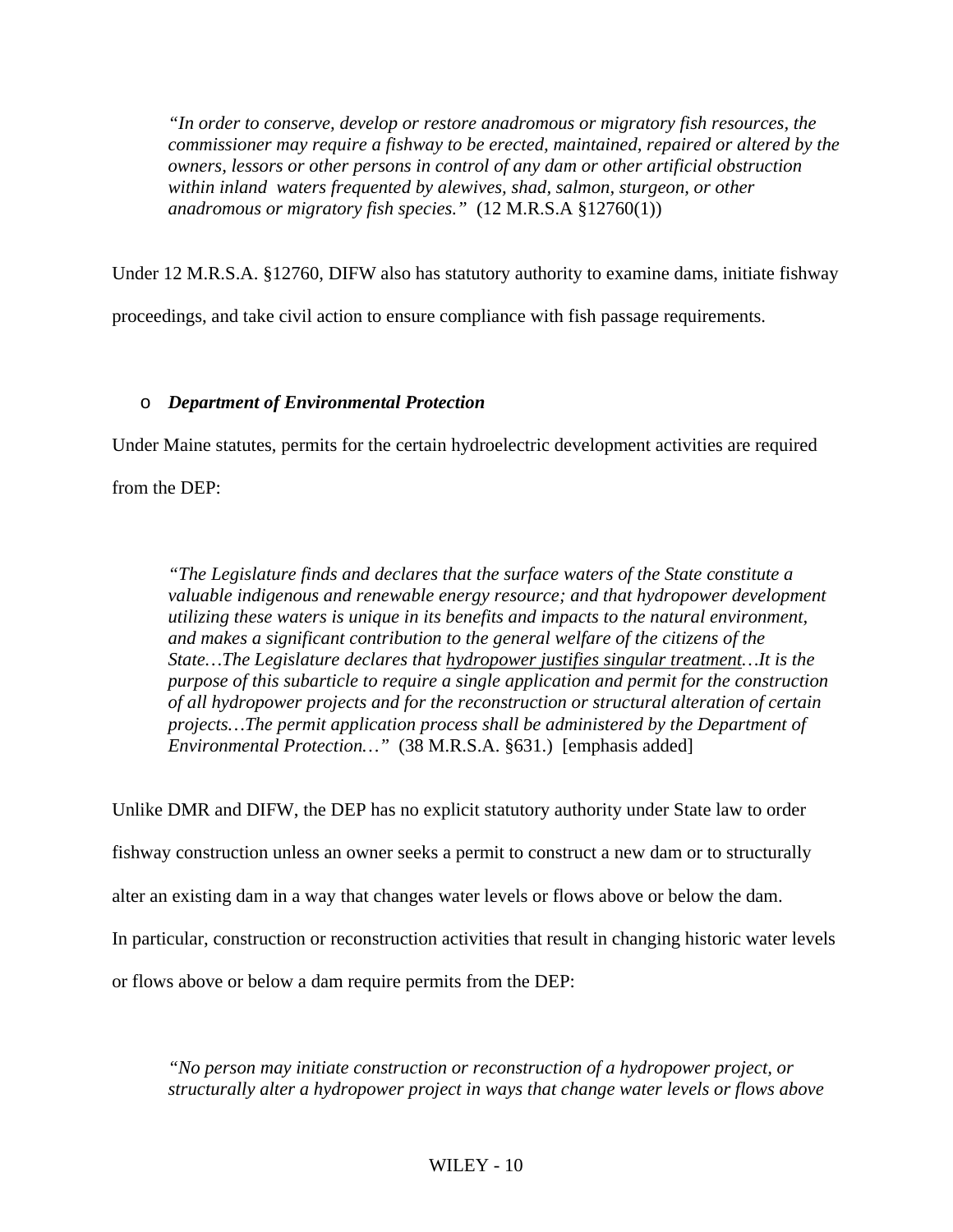*or below the dam, without first obtaining a permit from the department."* (38 M.R.S.A  $§633(1).$ 

Under such circumstances, the DEP may establish water level ranges, instantaneous minimum flows and fish passage provisions at existing hydropower projects, albeit with some limitations:

*"When the proposed project involves maintenance, reconstruction or structural alteration at an existing hydropower project and when the project will not alter historic water levels or flows after its completion, the department may impose temporary terms and conditions of approval relating to paragraph A [water levels] or paragraph B [flows] but may not impose permanent terms and conditions that alter historic water levels or flows."* (38 M.R.S.A. §635(1))

A permit would be required from the DEP under State law for the construction of fishways if the construction involves dredging or filling below the normal high water line. However, normal maintenance and repair activities that do not involve any dredging or filling below the normal high water line are exempt from permitting pursuant to 38 M.R.S.A. §633(3).

## **OVERVIEW OF THE HYDRO LICENSING PROCESS**

#### o *Background*

The Federal Power Act (FPA) requires the licensing of most non-federal hydropower projects in the United States. FERC is responsible for administering the Nation's hydropower licensing program.

 Obtaining a federal license for a hydroelectric project is not done in a vacuum. Hydro licensing is a long arduous task that takes years, and in some cases decades, to complete. The process typically involves dozens of state and federal resource agencies and interested parties. Many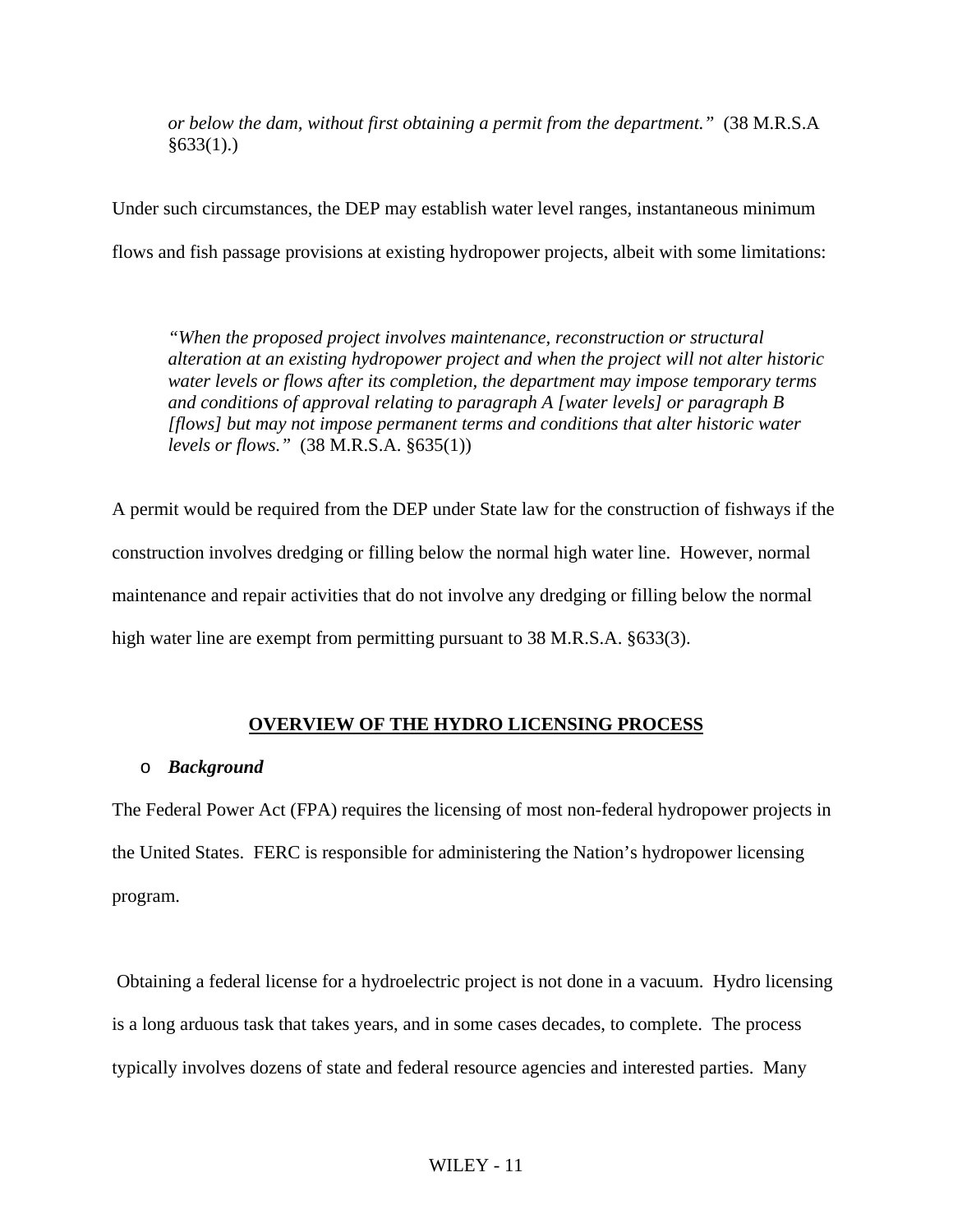regulatory checks and balances are provided along the way to ensure that all aspects of the public interests are considered in the process. It is not uncommon for the permitting process to cost applicants hundreds of thousands to millions of dollars to complete, even before environmental mitigation or enhancement measures are considered.

Hydro licensing begins with a 3-to-5 year pre-application study and consultation process during which applicants, state and federal resource agencies, environmental groups, and other interested parties identify environmental issues, address information needs, and explore mitigation and/or enhancement options. Detailed studies are conducted, draft applications are prepared and numerous opportunities are provided in the process to allow for public review and comment. Final applications, typically consisting of multiple volumes of environmental analyses, are filed with the FERC. For existing projects undergoing re-licensing, the final applications must be submitted to FERC at least two years prior to the expiration date of a license. If necessary, FERC will issue annual licenses until the re-licensing process is complete and a new license is issued.

When issued, FERC licenses are valid for terms ranging from 30 to 50 years.

#### o *Role of the Federal Energy Regulatory Commission*

Since 1920, FERC, and its predecessor agency the Federal Power Commission, have been authorized by Congress under the FPA to regulate the construction and operation of most nonfederal hydropower projects in the U.S. FERC has jurisdiction over all generating and storage dams on navigable waters in Maine, including the projects that are the subject of this proceeding.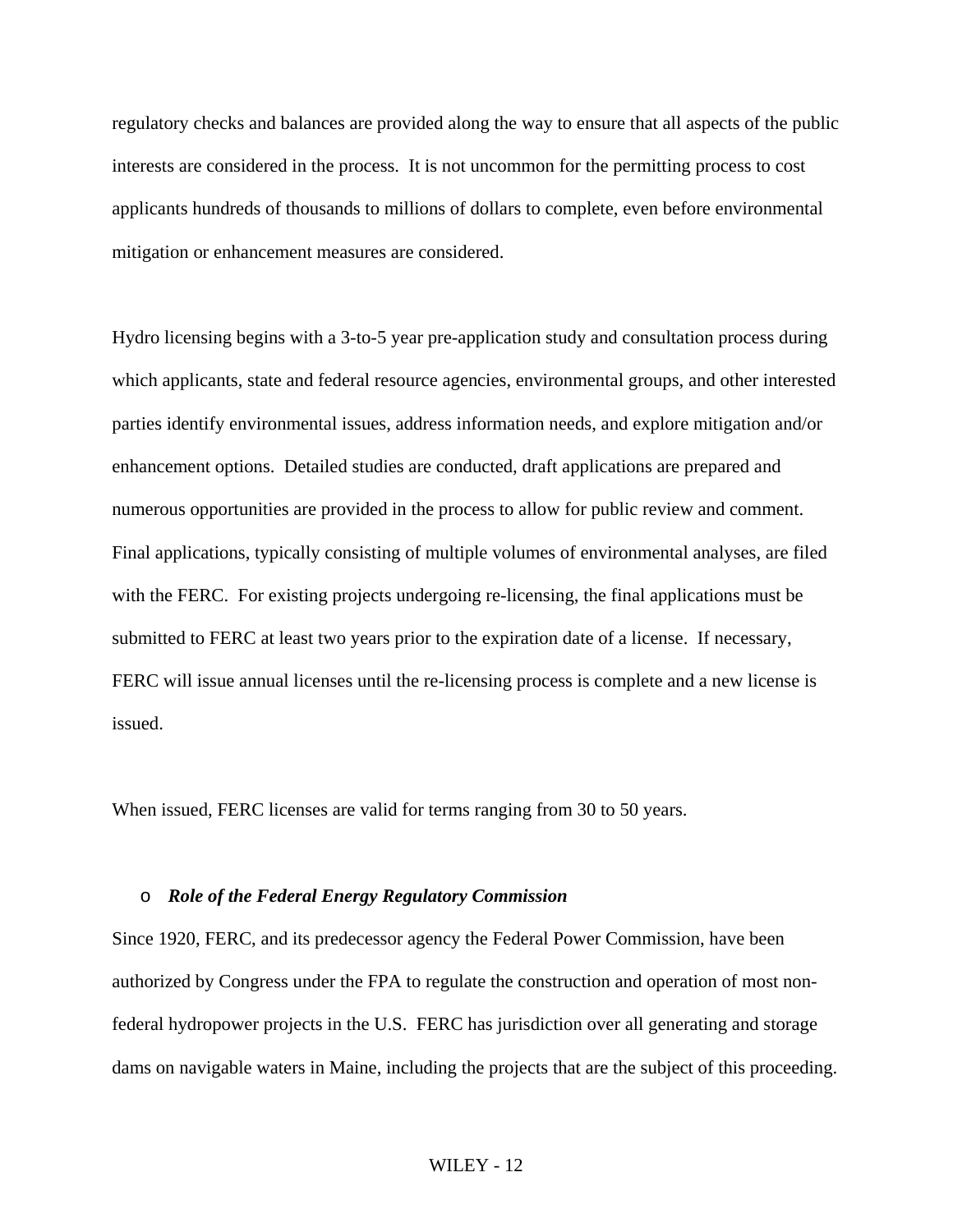To issue a license under the FPA, FERC must find that a project is:

*"..best adapted to a comprehensive plan for improving or developing a waterway or waterways for the use or benefit of interstate or foreign commerce, for the improvement and utilization of water-power development, for the adequate protection, mitigation, and enhancement of fish and wildlife (including related spawning grounds and habitat), and for other beneficial public uses, including irrigation, flood control, water supply, and recreational and other purposes..."* (16 U.S.C. 803(a))

In addition,

*"… in order to adequately and equitably protect, mitigate damages to, and enhance, fish and wildlife (including related spawning grounds and habitat) affected by the development, operation, and management of the project, each license issued under this subchapter shall include conditions for such protection, mitigation, and enhancement…based on recommendations received…from the National Marine Fisheries Service, the United States Fish and Wildlife Service, and State fish and wildlife agencies.*" (16 U.S.C. 803(j)(1))

The Electric Consumers Protection Act of 1986 directs FERC to consider power and non-power

uses in making this determination. Specifically, FERC must give:

*"…equal consideration to the purposes of energy conservation, the protection, mitigation of damage to, and enhancement of fish and wildlife, the protection of recreational opportunities, and the preservation of other aspects of environmental quality..."* (16 U.S.C. 797(e))

Thus, there is a broad array of considerations that FERC must take into account in determining the proper balance of competing interests during the hydro licensing process, including state and federal comprehensive management plans dealing with resource protection.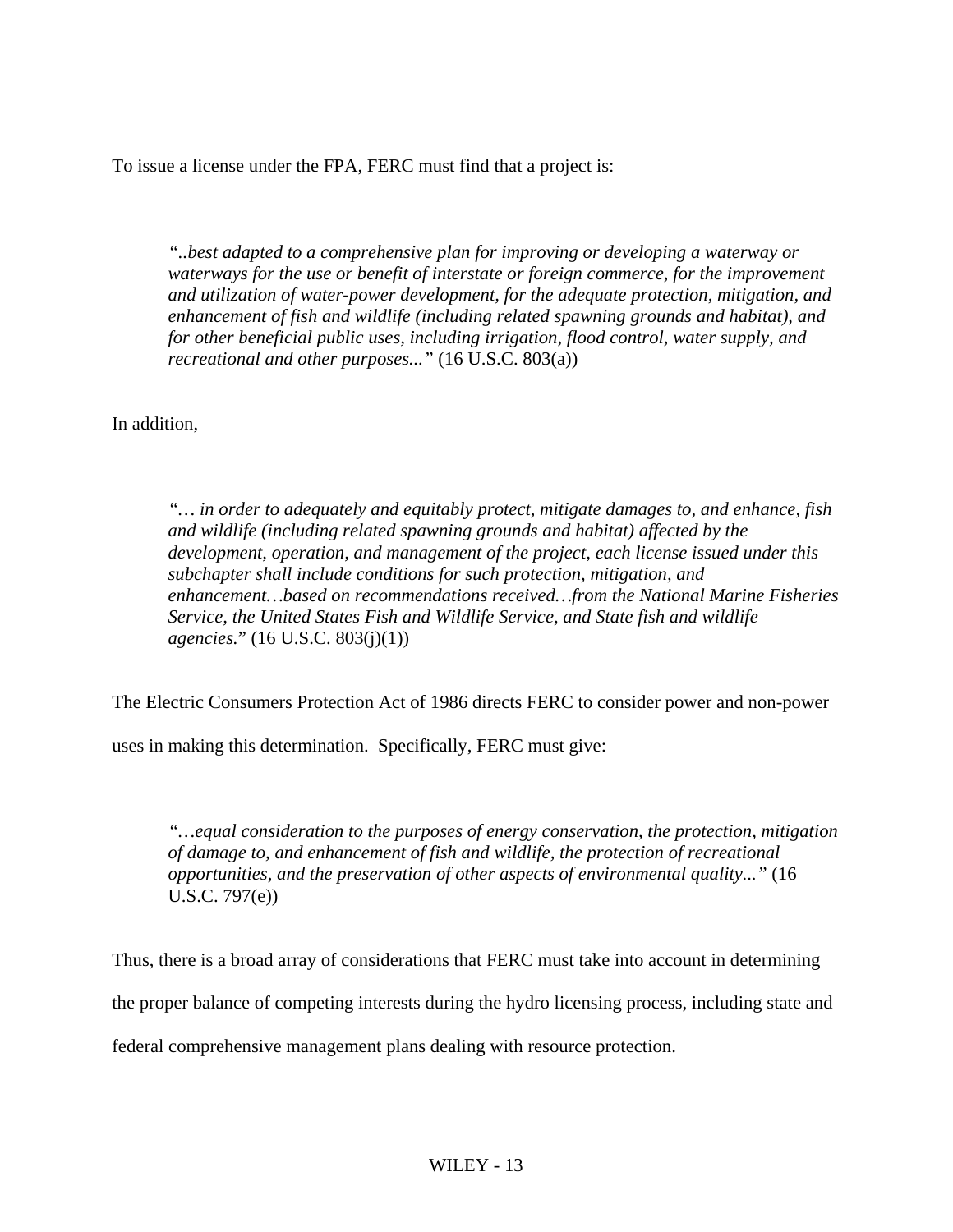#### o *National Environmental Policy Act Process (NEPA)*

Before issuing a license, FERC is required to conduct either an Environmental Assessment or an Environmental Impact Statement pursuant to National Environmental Policy Act (NEPA) and the Commission's regulations. (18 CFR Part 380) All of the pertinent environmental issues associated with hydro projects are taken into consideration by FERC when it conducts its NEPA review.

#### o *Role of Maine Agencies in the FERC Licensing Process*

By Executive Order No. 13 FY 86/87, the Governor designated the State Planning Office (SPO) as the lead agency for the State of Maine in the FERC licensing process. Under the Order, SPO's role is to coordinate state agency comments and study requests to ensure that consistent positions are taken by the State.

The Order also identifies the DIFW as the State agency responsible for determining appropriate conditions for fish and wildlife resources; the DMR as the State agency responsible for determining appropriate conditions for anadromous fisheries; and the DEP as the State agency responsible for determining appropriate conditions for water quality.

Finally, the Order states that DIFW or DMR, not DEP, shall indicate whether or not the construction, repair, or alteration of fishways will be requested in any dam proposed to be licensed under the FPA, depending upon which agency has jurisdiction.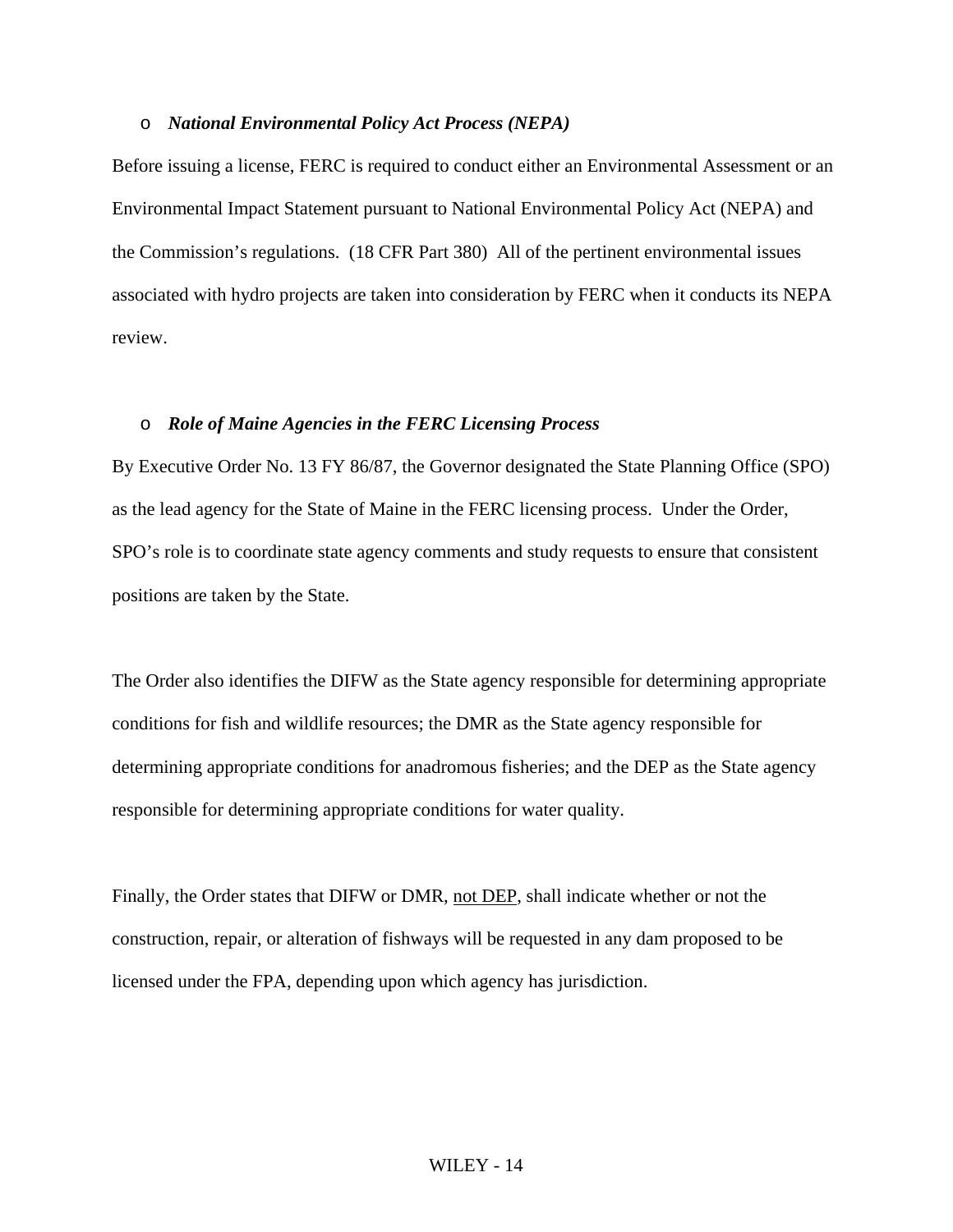By Executive Order No. 3 FY 96/97, the Governor designated the DEP as the agency responsible for certifying compliance with applicable water quality standards, pursuant to Section 401 of the Federal Water Pollution Control Act (a.k.a. the Clean Water Act or CWA), for all activities not subject to the jurisdiction of the Land Use Regulation Commission, including, the licensing and re-licensing of all existing hydropower projects.

The DEP is the State certifying agency to FERC for the projects that are the subject to this proceeding when activities require such certification under Section 401 of the CWA.

#### o *Mandatory Conditioning Authority for Fishways and Water Quality Certifications*

While FERC has considerable discretion to determine appropriate conditions to include in a license, certain federal and State agencies have mandatory conditioning authority that influence FERC's decision. For instance, Section 18 of the FPA reserves specific authority for certain federal agencies to require fishways to be constructed at hydro projects. Section 18 states that the Commission:

*"…shall require the construction, maintenance, and operation by a licensee …[of] such fishways as may be prescribed by the Secretary of the Interior or the Secretary of Commerce, as appropriate..."* (16 U.S.C. §811)

In addition, for an applicant that is seeking a federal permit for an activity that may result in a discharge to navigable waters, Section 401(a) of the CWA prohibits the federal agency from issuing said permit unless the State where such activity takes place certifies that the activity will comply with the State's water quality standards or otherwise waives certification. Licensing or re-licensing of hydro projects are generally deemed to be an activities that may result in a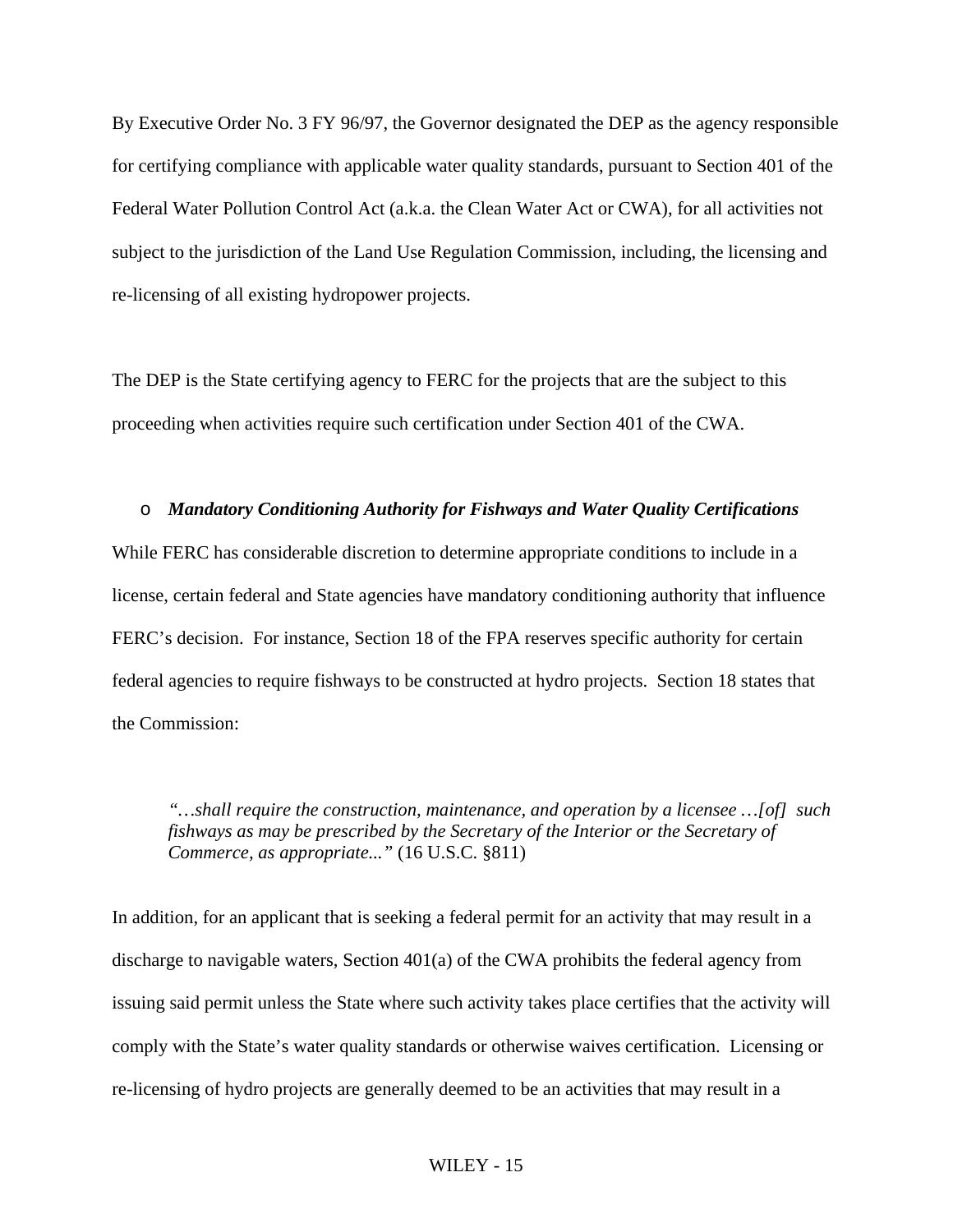discharge; thus, certifications must be obtained or waived by the State before a new FERC license can be issued.

Section 401(d) of the CWA further provides that:

*"…any other appropriate requirement of State law set forth in such certification…shall become a condition on any Federal license or permit subject to the provisions of this section."* (33 U.S.C. §1341)

In the case of a State's water quality certification, those conditions are incorporated into the federal license and are enforceable only by the federal agency issuing the permit (i.e. FERC), not by the State. *See* 33 U.S.C. § 1341(d), *Great Northern Paper, Inc.*, 77 F.E.R.C. ¶ 61,066 (1996) ("once a state has issued certification, the Clean Water Act contemplates no further role for the state in the process of issuing, and ensuring compliance with the terms of, a federal license, except in specified circumstances where a new certification is required").

#### o *Modification of State Water Quality Certifications*

While FERC must incorporate the conditions included in a State certification in a FERC license, only FERC has the authority to require an applicant to undertake such activities. *First Iowa Hydro-Electric Cooperative v. Federal Power Commission*, 328 U.S. 152 (1946). Additionally, once conditions in a certification are incorporated into the FERC license, the state may not, in general, revoke, modify, or suspend the certification. The only situation in which a state may modify the certification after the FERC license is issued is when the certification includes a specific "re-opener" condition authorizing the State to modify some or all of the conditions that have been incorporated into the FERC license.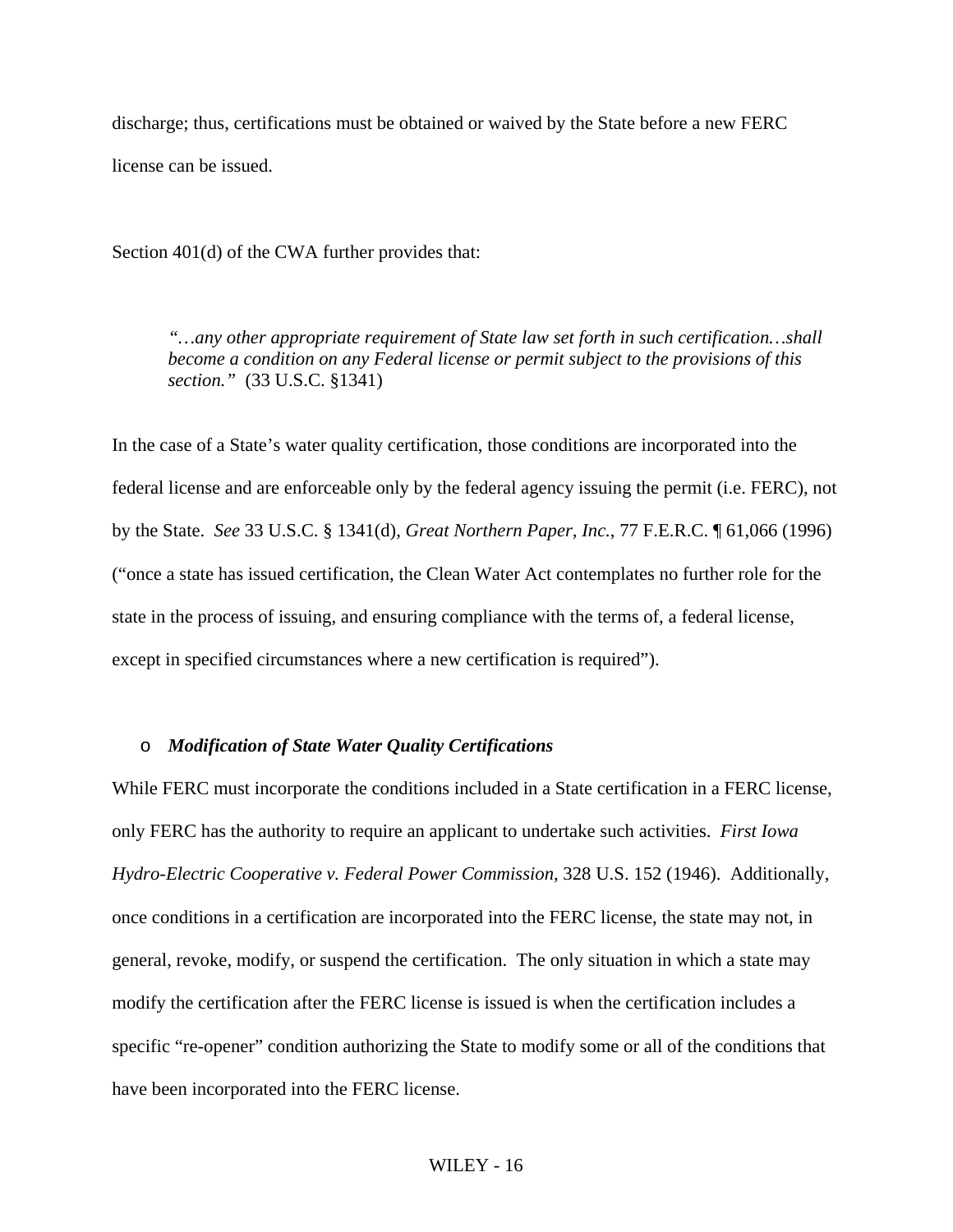As noted by the Board in the Androscoggin River Petition proceeding:

*"in the absence of specific relevant reopeners in water quality certifications [the legal effect of a BEP attempt to modify a certification] is highly questionable."*

(*Findings of Fact and Order Re: Dismissing Petitions for Revocation, Modification, or Suspension Filed by friends of Merrymeeting Bay and Douglas H. Watts*, Maine Board of Environmental Protection, February 2, 2006, at p.24.)

The FERC licenses for the Lockwood, Shawmut and Weston projects do not include re-opener provisions for the State to revoke, modify or suspend the water quality certifications for the projects.

# o *FERC License Amendments*

Once a FERC license is issued, Section 6 of the FPA provides that licenses may be amended only upon the consent of FERC and the licensee.

*"…Each such license shall be conditioned upon acceptance by the licensee of all of the terms and conditions …as the Commission shall prescribe … which said terms and conditions and the acceptance thereof shall be expressed in said license. Licenses may be revoked only for the reasons and in the manner prescribed under the provisions of this chapter, and may be altered or surrendered only upon mutual agreement between the licensee and the Commission after thirty days' public notice.* (16 U.S.C. § 799.) [emphasis added]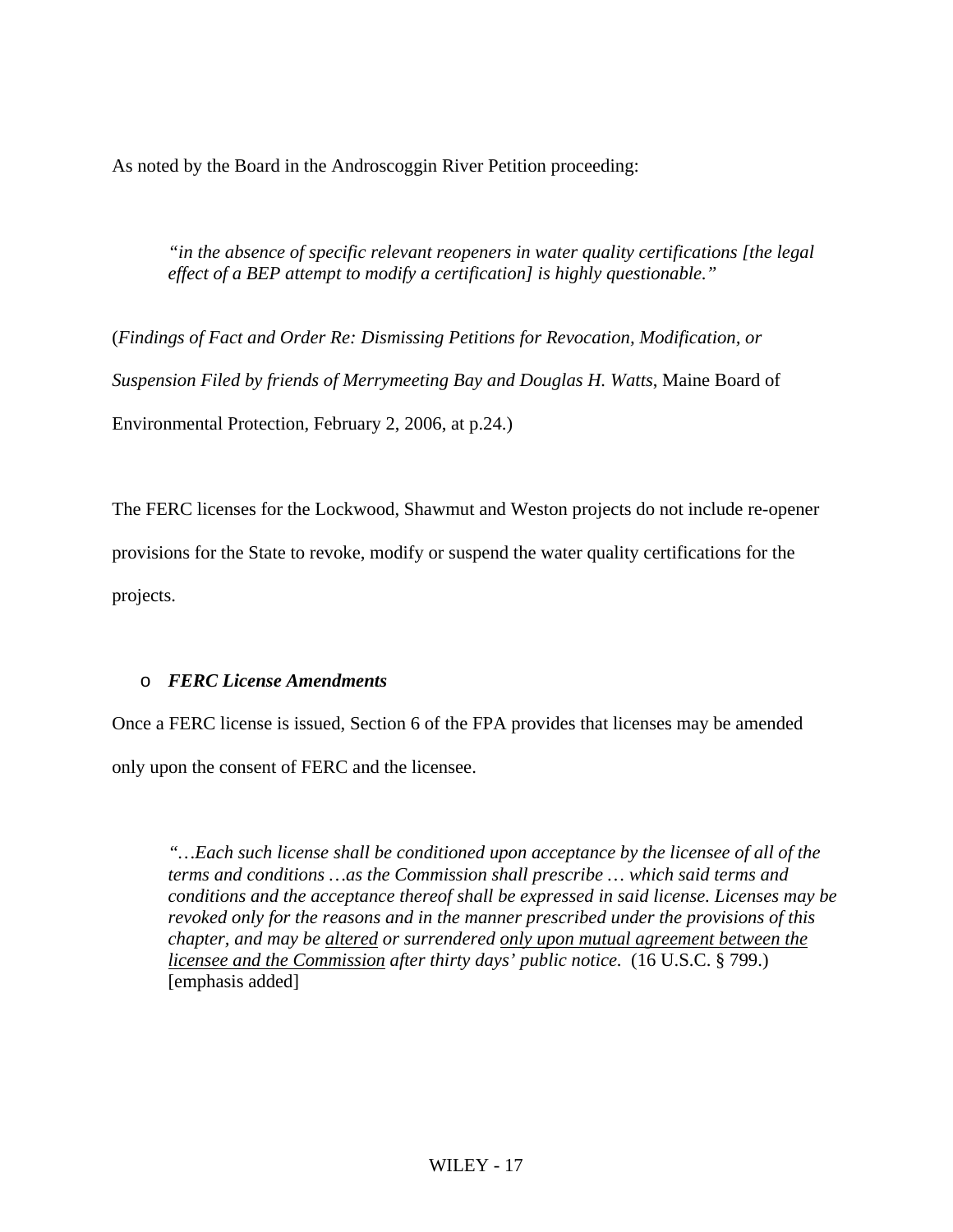Under FERC's regulations, a licensee may need to seek a new certification from a state agency if the licensee proposes to amend its FERC license for a project whose discharge may have a material adverse impact on the water quality downstream of the project.

*"…any application to amend an existing license…requires a new request for water quality certification …if the amendment would have a material impact on the water quality in the discharge from the project or proposed project."* (18 C.F.R.  $§4.34(b)(5)(iv))$ 

Thus, FERC may not unilaterally amend the licenses it issues. Nor can any other State or federal agency effectuate a modification to a FERC license unless specific re-openers are included in the license that would allow such modification or unless the licensee seeks to amend its FERC license for a project whose discharge may have a material adverse impact on the water quality downstream of the project.

## **CONCLUSION**

- *1)* DMR, MASC and DIFW have primary responsibility for determining fisheries management policies, goals and objectives in Maine.
- *2)* DMR and the DIFW have primary responsibility for determining fish passage requirements in Maine.
- *3)* FERC is authorized by Congress to regulate hydropower projects in the United States.
- *4)* FERC is obligated to incorporate appropriate terms of a state water quality certification into a new FERC license when it is issued.
- *5)* Once a state has issued its water quality certification and FERC has incorporated those conditions in a license, those conditions are enforceable only by FERC, not by the State.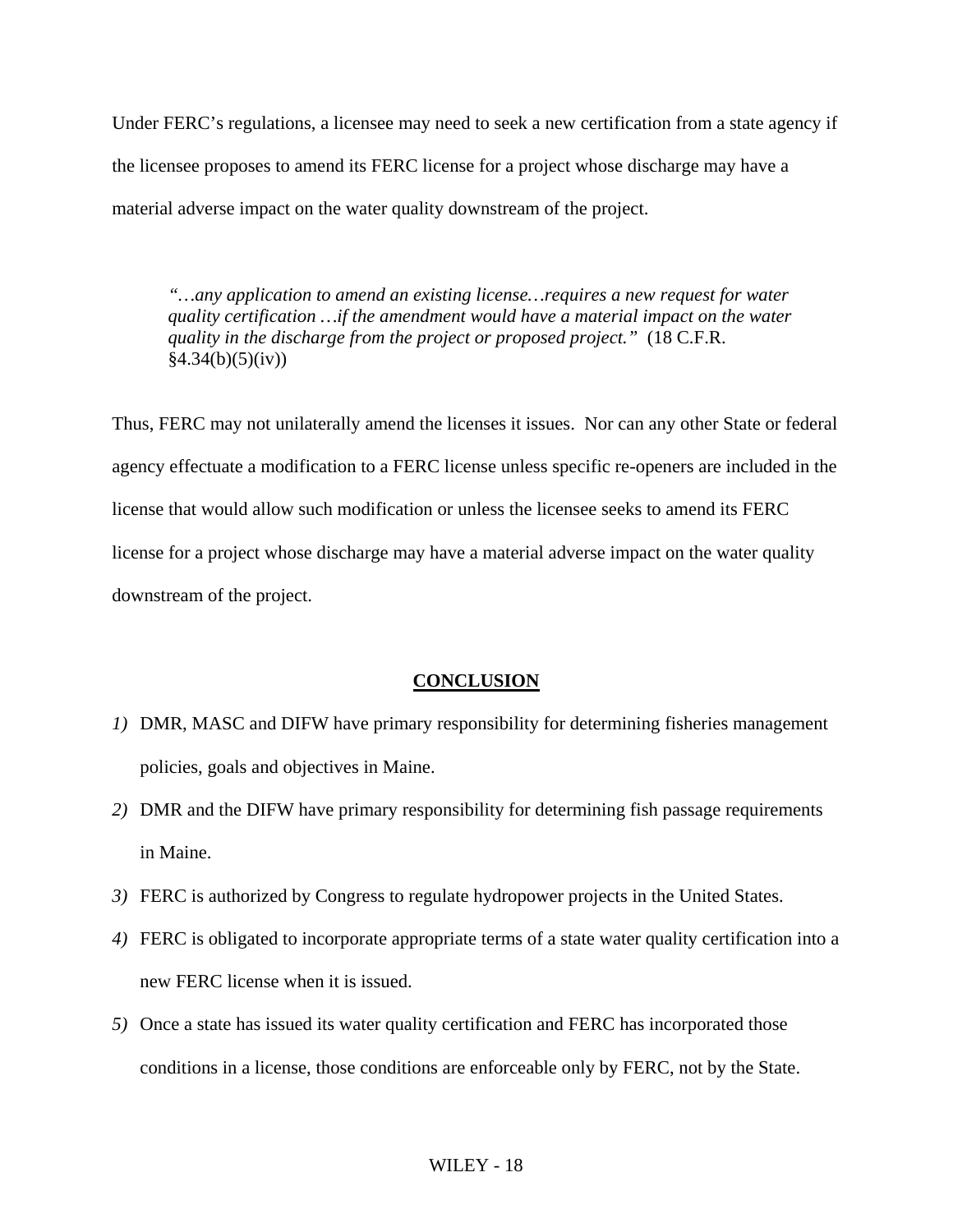- *6)* A state may modify its certification after the FERC license is issued only when the FERC license includes a "re-opener" condition authorizing the state to modify said conditions, or if the licensee proposes to amend its license in a way that requires a new certification.
- *7)* The FERC licenses for the Lockwood, Shawmut and Weston projects do not include reopener provisions for the State to modify the water quality certifications for the projects.
- *8)* Once a FERC license is issued, the license may be modified only upon the mutual consent of FERC and the licensee.
- 9) There is no regulatory mechanism available to the Board to revoke, modify or suspend the water quality certifications for the Lockwood, Shawmut or Weston projects.
- 10) The petitions to revoke, modify or suspend the water quality certifications for the Lockwood, Shawmut or Weston projects should be dismissed.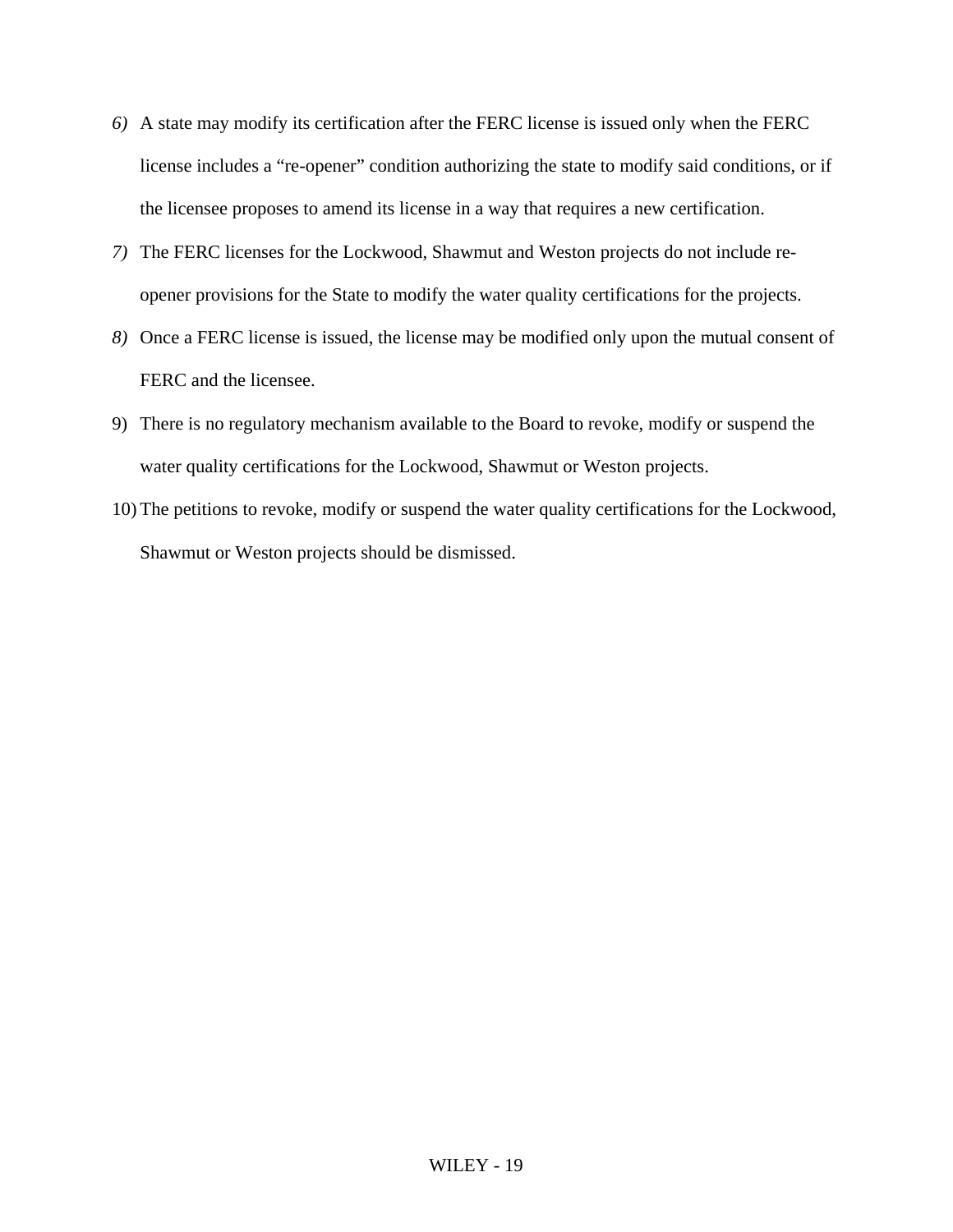$1/17/07$ Dated:

llullly F. Allen Wiley

**STATE OF MAINE** COUNTY OF KENNEBEC

Personally appeared before me the above-named F. Allen Wiley and made oath that the foregoing is true and accurate to the best of his knowledge and belief.

 $\sim$ 

Dated:  $122007$ 

 $\bar{\tau}_i$ 

 $\sim 10$ 

Norma Cl Sweignee

Notary Public My Commission Expires:

DONNA A. SEVERANCE<br>NOTARY PUBLIC, STATE OF MAINE<br>MY COMMISSION EXPIRES AUGUST 16, 2011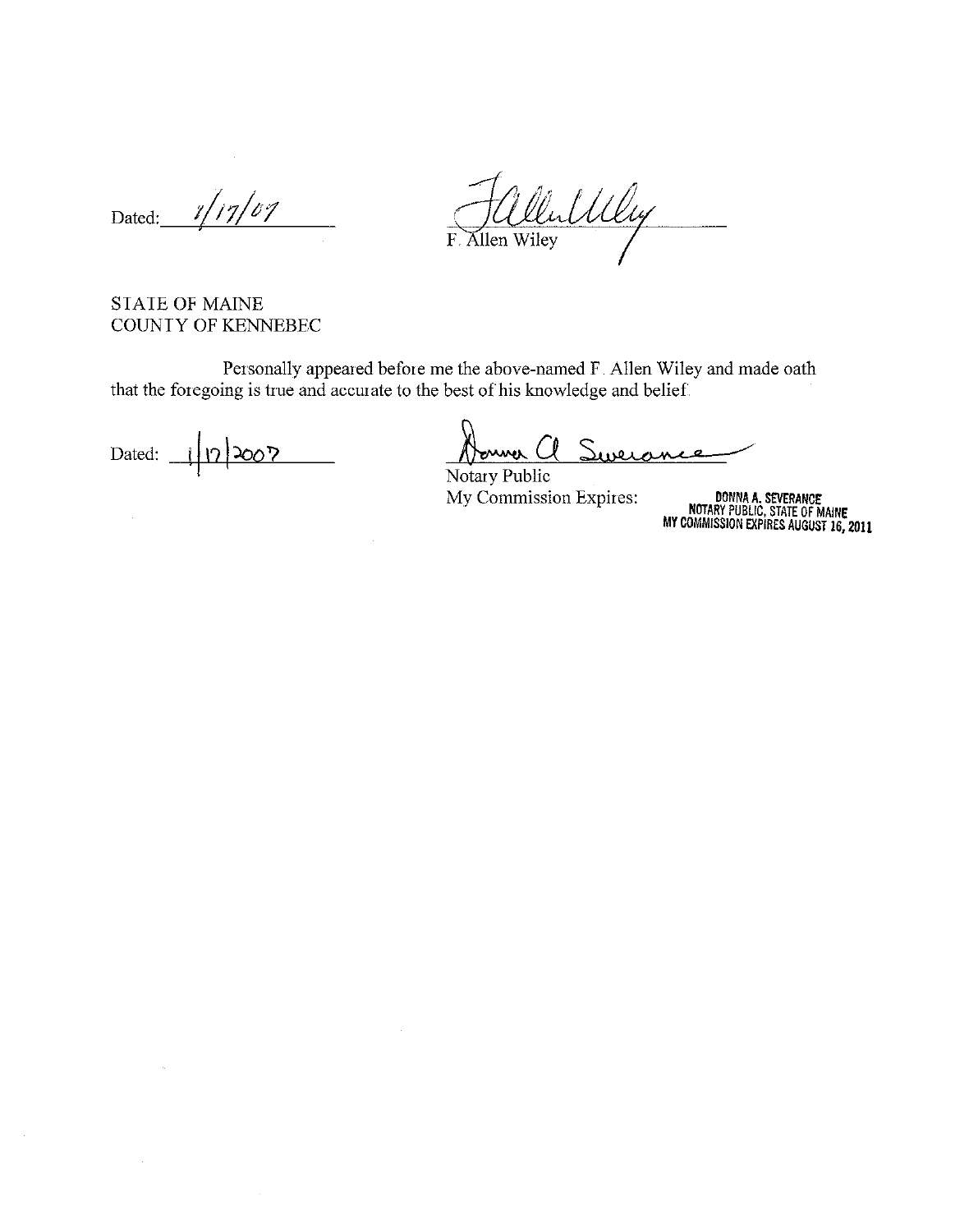# **EXHIBIT FPLE-1**

Map of Kennebec River and Major Tributaries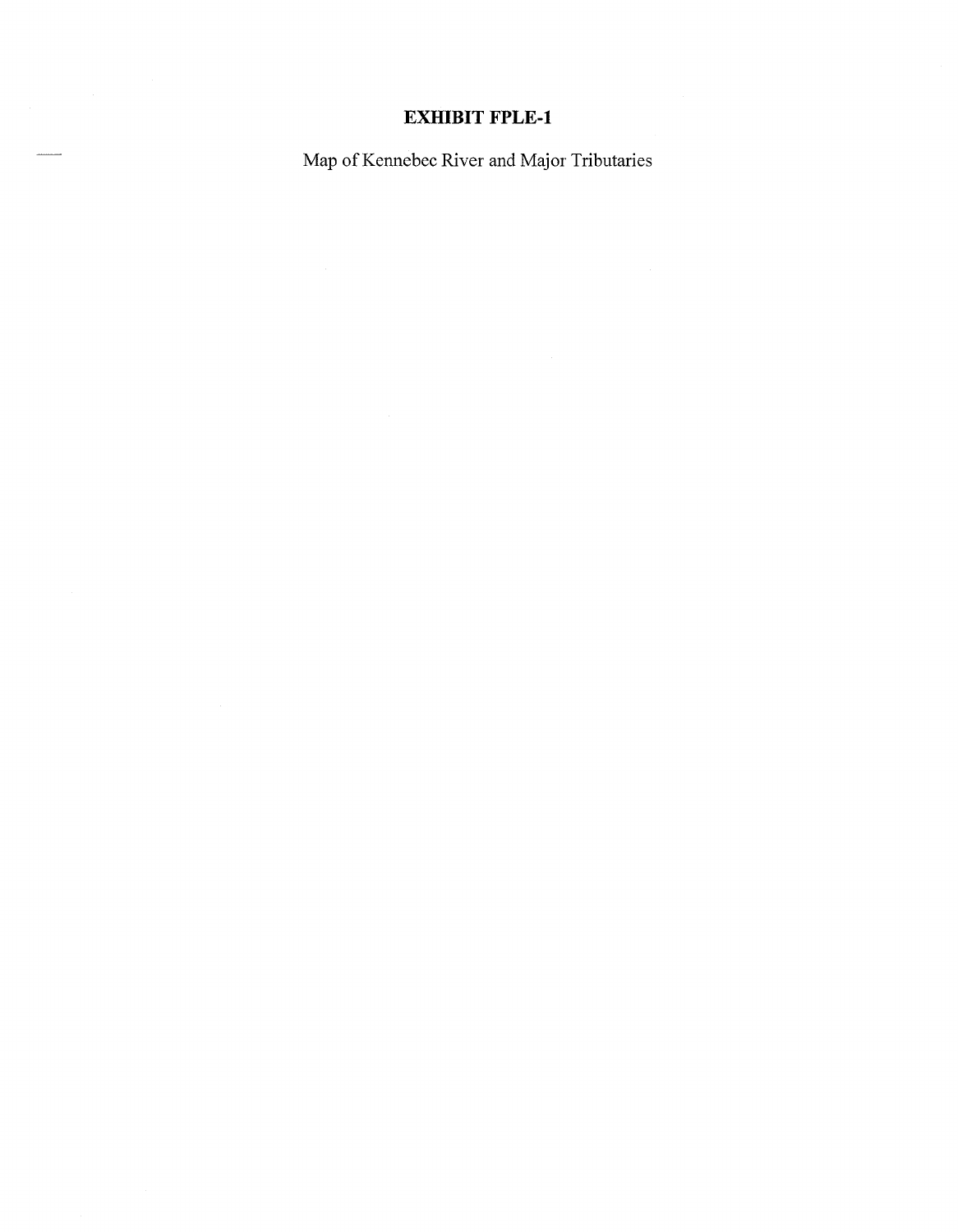$\label{eq:2.1} \frac{1}{\sqrt{2\pi}}\frac{1}{\sqrt{2\pi}}\sum_{i=1}^n\frac{1}{\sqrt{2\pi}}\left(\frac{1}{\sqrt{2\pi}}\sum_{i=1}^n\frac{1}{\sqrt{2\pi}}\sum_{i=1}^n\frac{1}{\sqrt{2\pi}}\right)\frac{1}{\sqrt{2\pi}}\frac{1}{\sqrt{2\pi}}\sum_{i=1}^n\frac{1}{\sqrt{2\pi}}\frac{1}{\sqrt{2\pi}}\frac{1}{\sqrt{2\pi}}\frac{1}{\sqrt{2\pi}}\frac{1}{\sqrt{2\pi}}\frac{1}{\sqrt{2\pi}}\frac{$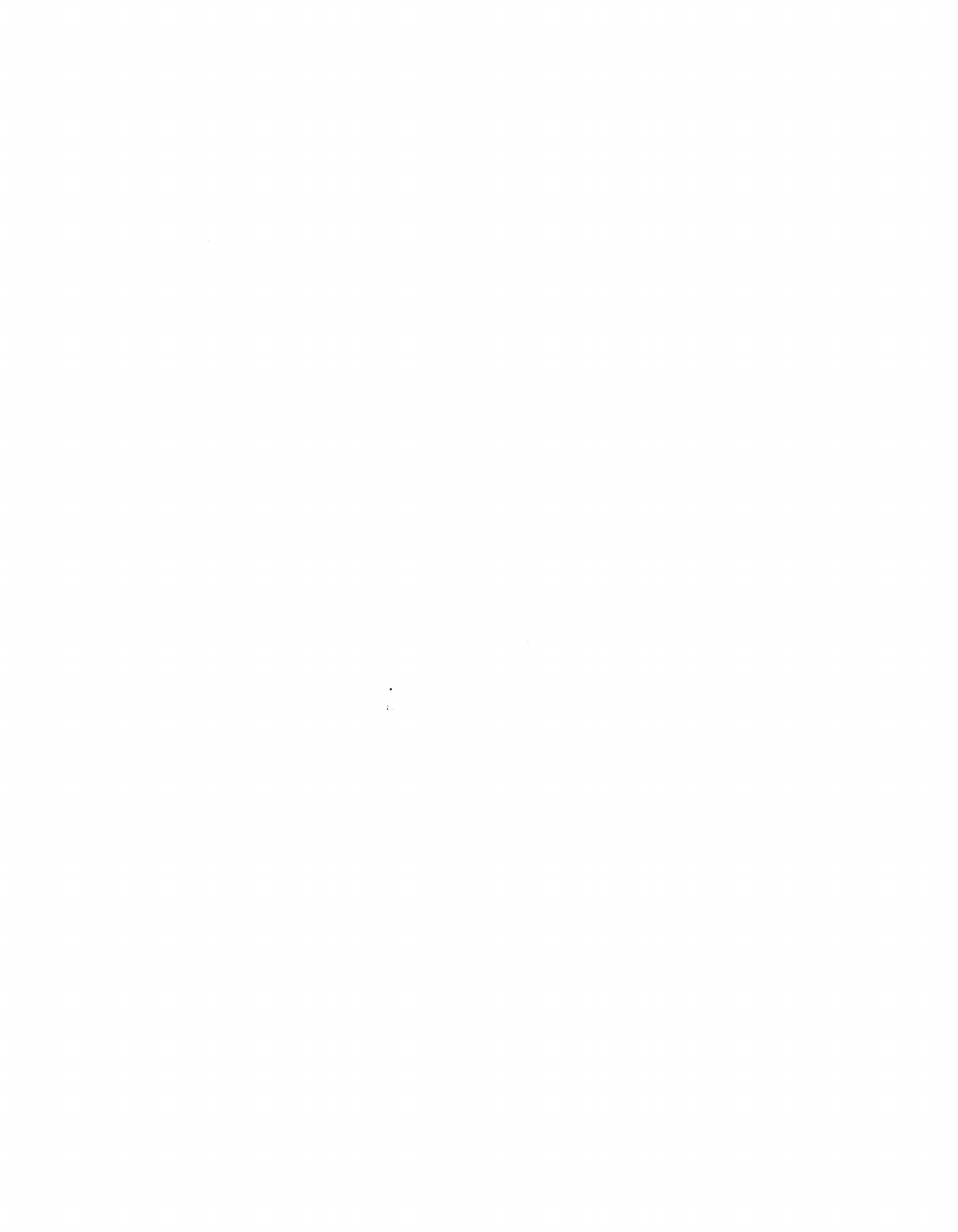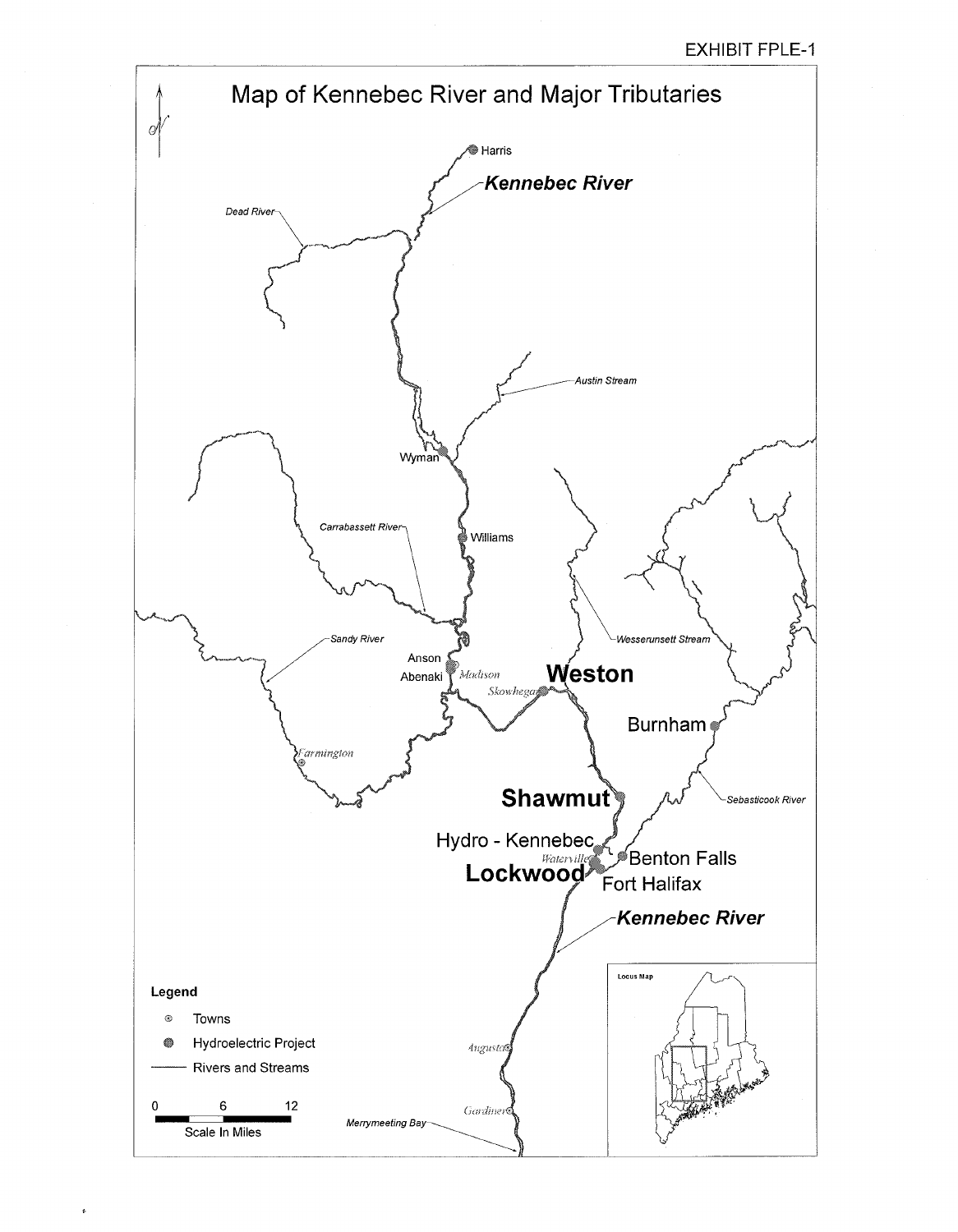$\label{eq:2.1} \frac{1}{\sqrt{2}}\int_{0}^{\infty}\frac{1}{\sqrt{2\pi}}\left(\frac{1}{\sqrt{2\pi}}\right)^{2\alpha} \frac{1}{\sqrt{2\pi}}\int_{0}^{\infty}\frac{1}{\sqrt{2\pi}}\left(\frac{1}{\sqrt{2\pi}}\right)^{\alpha} \frac{1}{\sqrt{2\pi}}\frac{1}{\sqrt{2\pi}}\int_{0}^{\infty}\frac{1}{\sqrt{2\pi}}\frac{1}{\sqrt{2\pi}}\frac{1}{\sqrt{2\pi}}\frac{1}{\sqrt{2\pi}}\frac{1}{\sqrt{2\pi}}\frac{1}{\sqrt{2\pi}}$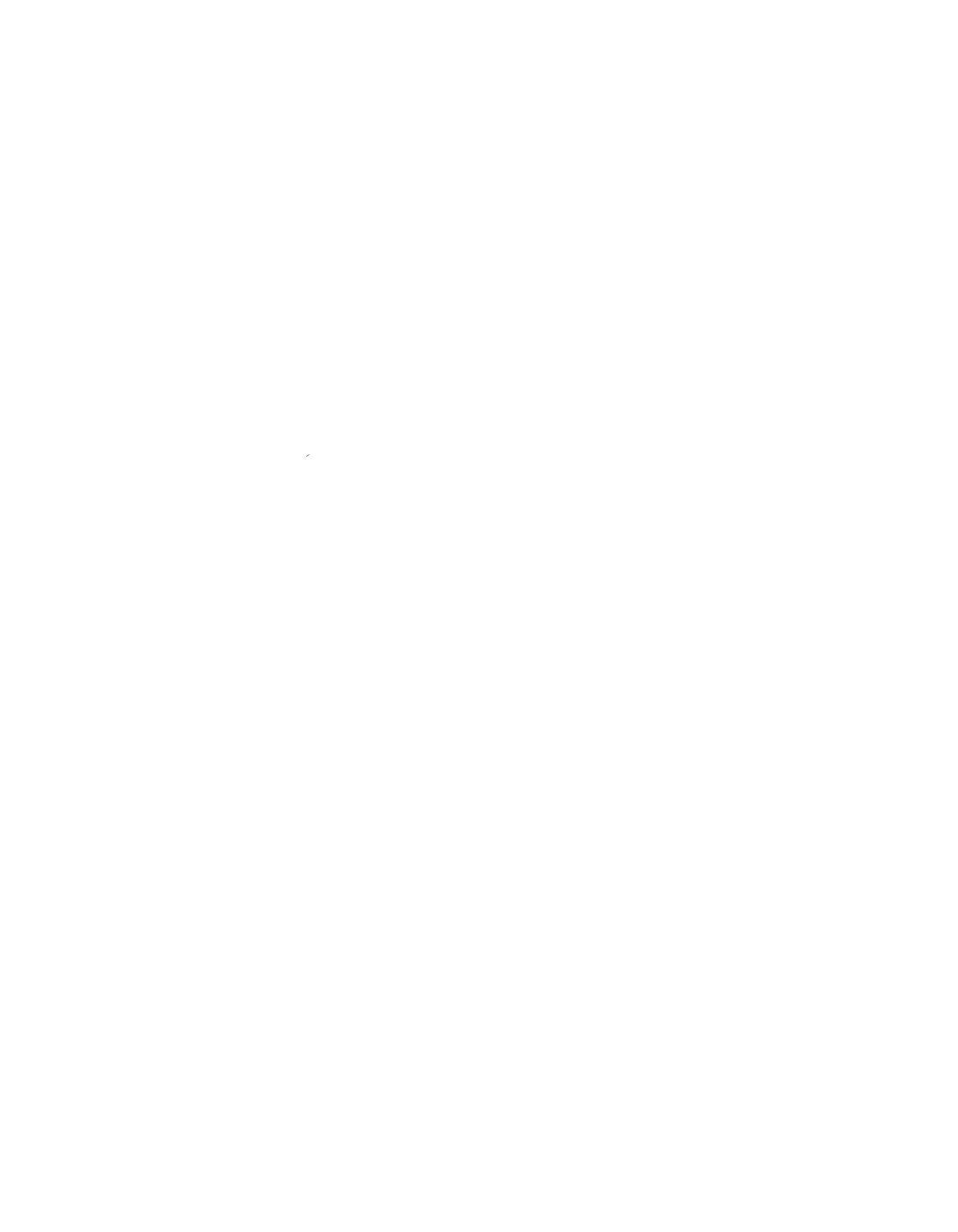# **EXHIBIT FPLE-2**

Excerpt from the Water Reclassification Report of the Joint Standing Committee on Energy and<br>Natural Resources, March 1986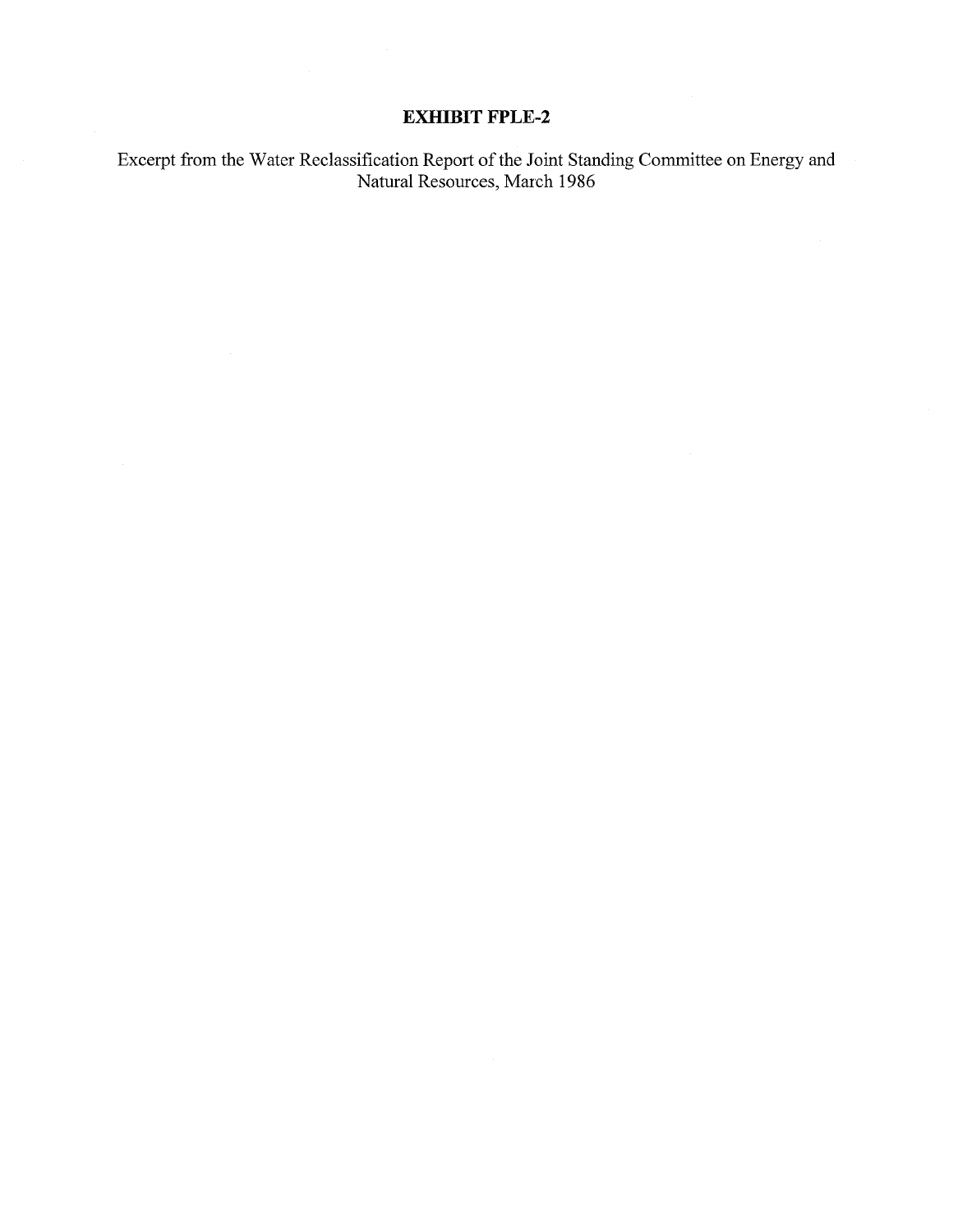$\label{eq:2.1} \mathcal{L}(\mathcal{L}(\mathcal{L})) = \mathcal{L}(\mathcal{L}(\mathcal{L})) = \mathcal{L}(\mathcal{L}(\mathcal{L})) = \mathcal{L}(\mathcal{L}(\mathcal{L})) = \mathcal{L}(\mathcal{L}(\mathcal{L}))$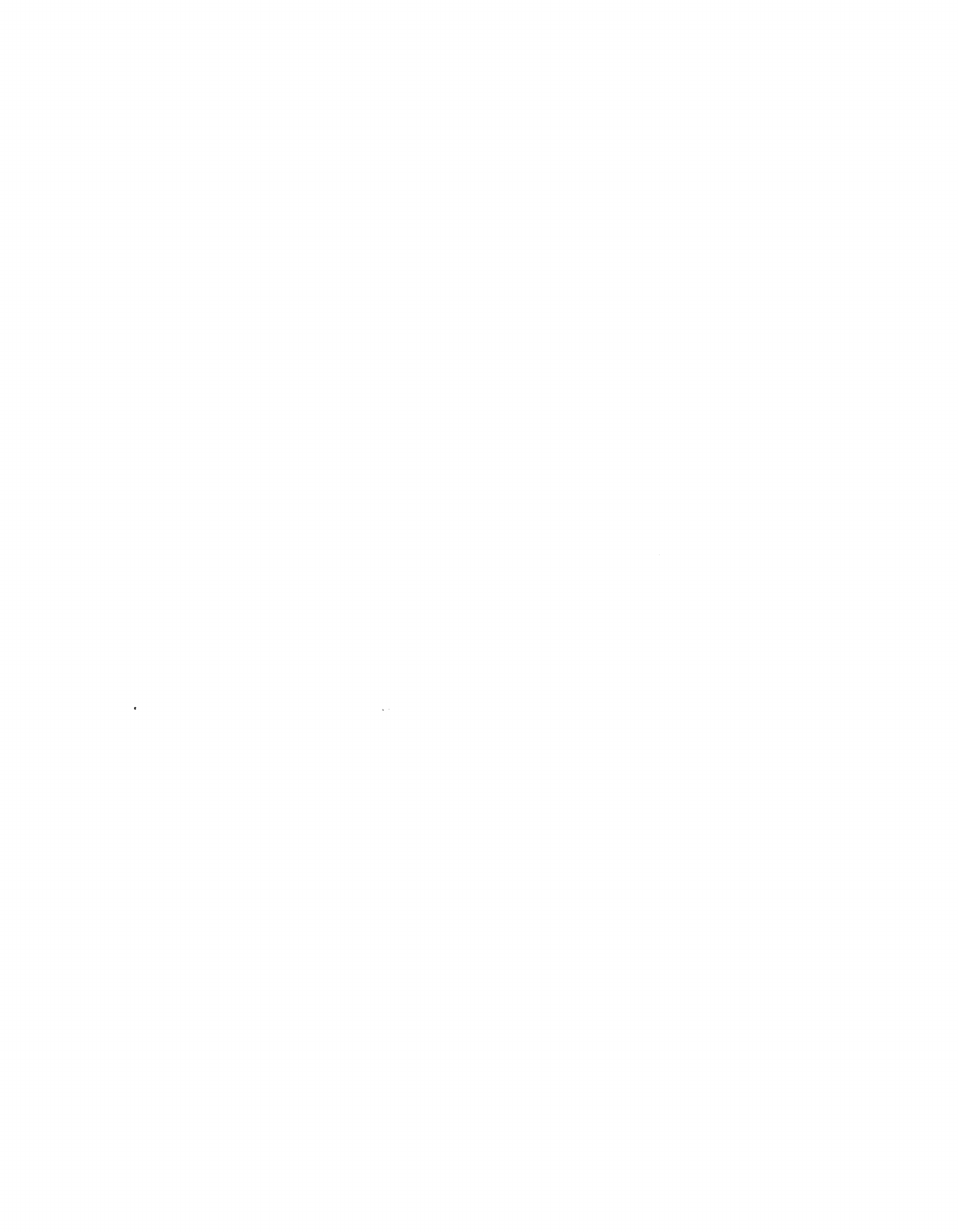#### STATE OF MAINE 112TH LEGISLATURE SECOND REGULAR SESSION

#### WATER RECLASSIFICATION REPORT OF THE JOINT STANDING COMMITTEE ON ENERGY AND NATURAL RESOURCES **MARCH 1986**

#### **MEMBERS:**

Sen. Ronald Usher, Chair \* Sen. Judy C. Kany Sen. Jerome A. Emerson

Rep. Michael H. Michaud, Chair \* Rep. Paul F. Jacques Rep. James Mitchell Rep. Vinton T. Ridley Rep. James Reed Coles \* Rep. Annette M. Hoglund Rep. Edward L. Dexter Rep. Darryl N. Brown Rep. Muriel D. Holloway Rep. Stephen J. Law \*

\*Subcommittee Members

Staff: David C. Elliott Legal Analyst

> Tim Glidden Policy Analyst

Andrea Colnes Research Assistant

Office of Policy and Legal Analysis Room 101, State House-Sta. 13 Augusta, Maine 04333  $(207)$  289-1670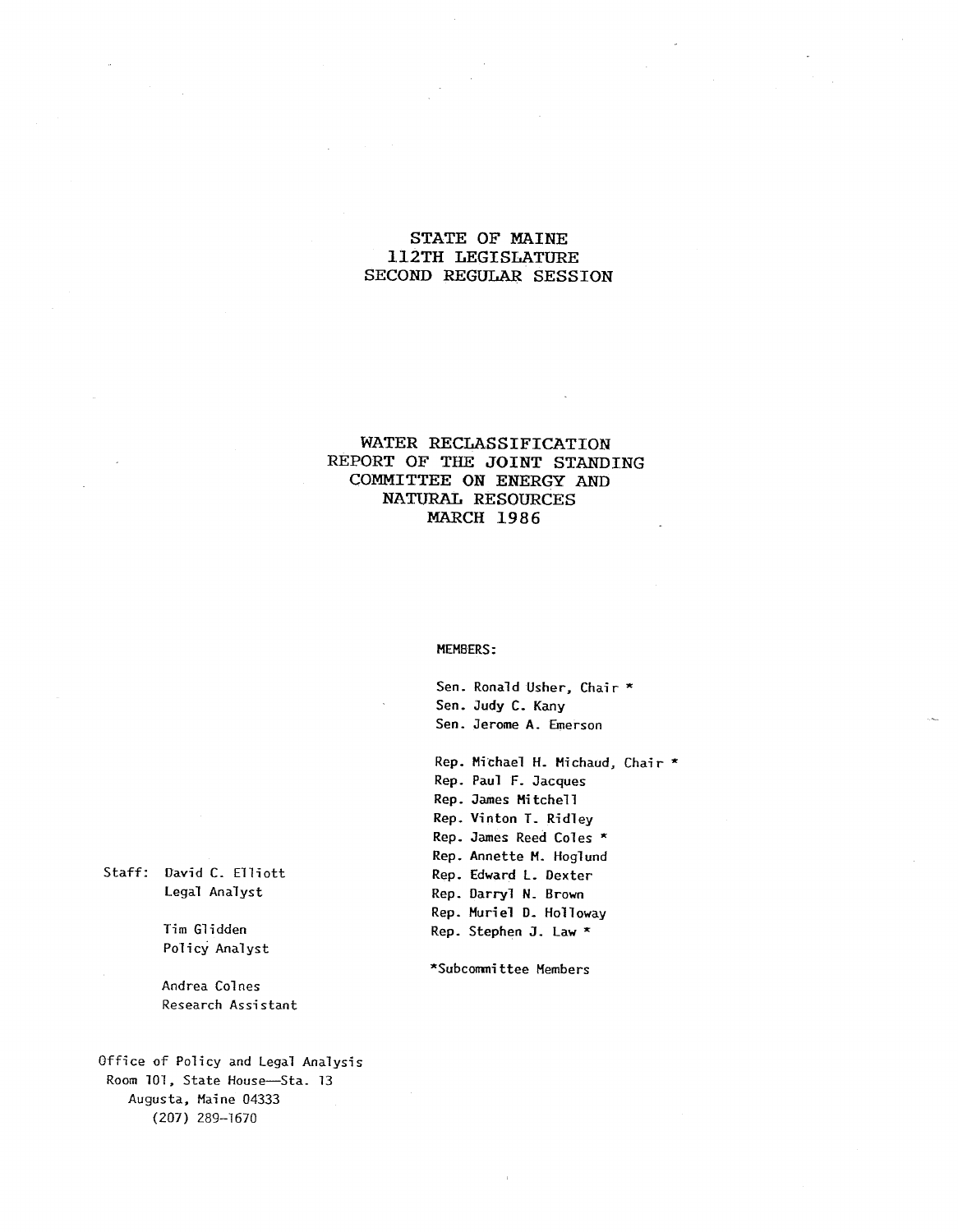#### FORWARD

During the First Regular Session of the 112th Legislature, the Department of Environmental Protection submitted LD1503, An Act to Amend the Classification System for Maine Waters and Change the Classifications of Certain Waters. The bill was referred to the Joint Standing Committee on Energy and Natural Resources. Owing to the complexity of the bill and its late submission, the committee voted to hold the bill over until the Second Regular Session and to prepare a new draft during the summer interim.

The subject of water quality and related regulation affects a broad cross-section of Maine interests that includes almost every industry, municipality and citizen in the State. The current water quality classification and regulation system has not been comprehensively reviewed for many years. Recognizing the need for careful consideration of all Maine interests and the value of a consensus effort, the committee established an ad-hoc working group composed of parties interested in the The core working group included representatives of issue. industry, utilities, public interest environmental groups and the Department of Environmental Protection. A broader group monitored the progess of this core group. A mailing list is attached to this report. Every effort was made to create an open process with easy access to all interested parties.

This working group was charged to "achieve consensus on as many issues as possible" recognizing that "the ultimate sucess of the water quality program depends on a widely shared, common understanding of the intent of this legislation". Specific directions were to "report ... its consensus on issues with specific statutory language which:

- $1.$ Has been agreed to by the working group;
- $2.1$ Is accompanied by a statement of intent developed and accepted by the working group;
- Is consistent with existing state law;  $3.$
- Complies with applicable provisions of the Clean Water  $4.$ Act and EPA regulations; and
- Embodies sound drafting techniques in which the  $5.$ material is arranged and numbered in an organized and useful manner; in which terms and concepts are used consistently throughout, and in which necessary terms are defined.

When agreement on language cannot be reached, the issue should be clearly identified and options developed for subcommittee consideration".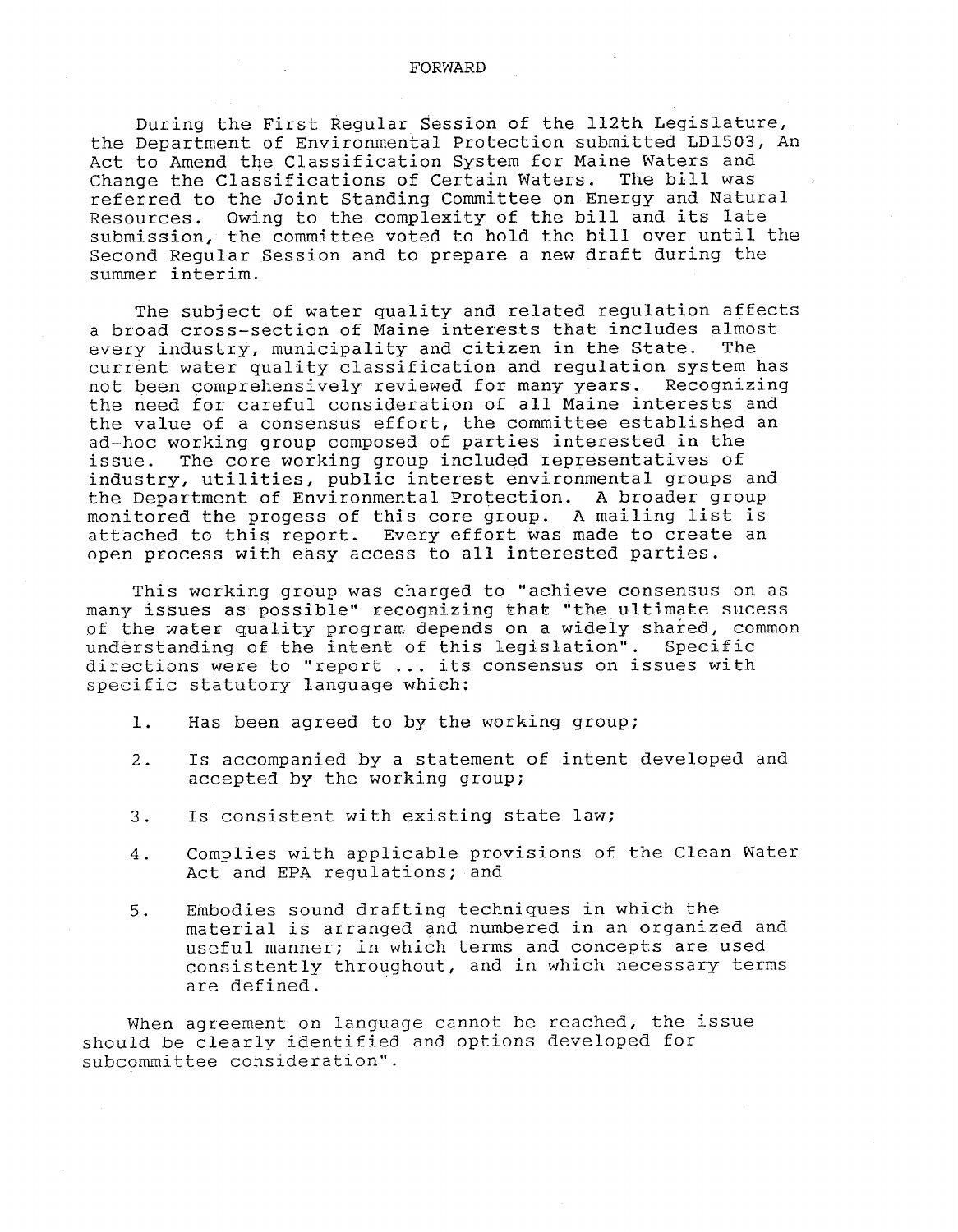#### INTRODUCTION

This report takes the form of a section by section discussion of the proposed new draft of the LD1503 recommended by unanimous committee vote. Much of this report was originally developed by the ad-hoc working group on water quality classification (see Forward) as a means of documenting its commonly shared understanding of key provisions in the Comments describing additions, deletions or relocations draft. refer to changes from the language of the original text of LD The committee has ratified the working group report 1503. adding its own comments where appropriate.

While recognizing that there is no substitute for clearly drafted statutory language, the committee feels that the report does serve as a useful statement of intent which should be consulted during the implementation of the new water quality classification system particularly during the early Beyond this period, the committee feels that, as rule-making. a record of the committee's decision-making process, this report and the accompanying committee files will be useful to those wishing to review the options considered and rejected by the committee as well as those which were adopted.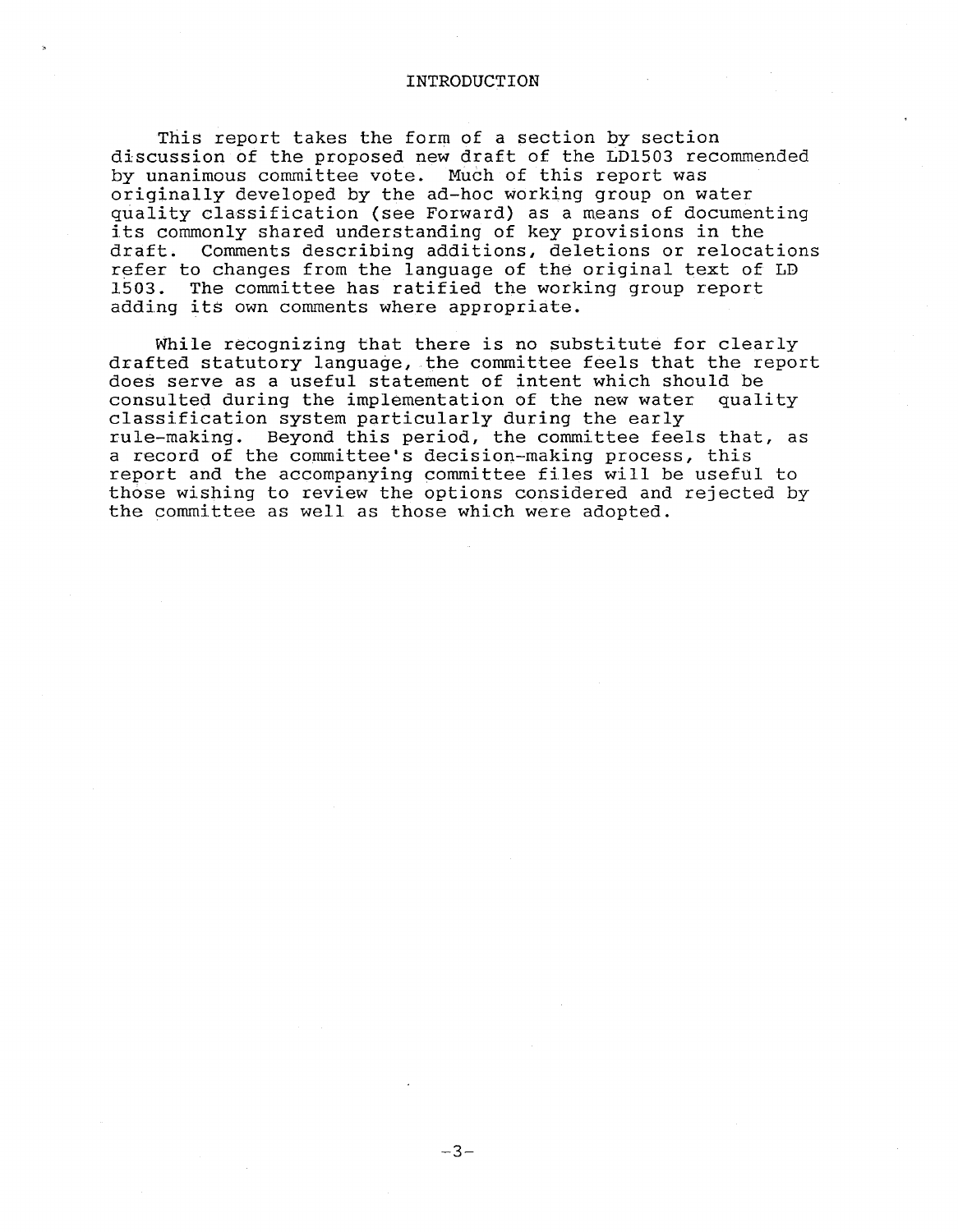#### **DISCUSSION**

Section 1 of the proposed committee draft repeals an obsolete definition of the term "coastal stream". Sections 2 and 3 make technical changes in existing definitions and are taken directly from the original LD1503 with adjustments of the appropriate statutory cross-references.

Sections  $4 - 7$  repeal portions of existing law that will be replaced by the new draft of LD1503.

The next portion of this draft, section 8, is taken from the working group's efforts and has been approved unanimously by the full committee.

#### §464: Classification of Maine waters

This section provides the general goals and objectives of the water classification system, along with a set of general regulatory and administrative provisions. Procedures for reclassification, departmental reports to the Legislature, general provisions governing discharges and rulemaking requirements are all included in \$464.

#### §464, sub-§1: Findings; objectives; purpose

This subsection states in broad and general terms the Legislature's intent in adopting the new surface water classification system. The adoption of this broad language is meant to reflect the resolve of Legislature to improve, where appropriate, the waters of the State over the course of time. This is an effort which has already yielded important results thanks to efforts by all segments of the economy. It is not the intent of the Legislature that the general language of this section be used by itself to establish a water quality The standards contained in other portions of the violation. bill are the mechanisms by which water quality is to be managed and requlated.

The first paragraph contains findings on the importance of water resources to Maine. The value of water to the economy is pointed out by adding reference to commerce and industry.

The second paragraph defines the State's water quality objective and goals. The language tracks closely that of section 101 of the Federal Clean Water Act by establishing an objective of maintaining and improving water quality and setting goals to achieve that objective. It also recognizes the need for some discharges to surface waters and articulates the policy of requiring treatment of those discharges to protect water quality.

The third paragraph states the Legislature's intent concerning the implementation of the surface water classification system. The system is to be used to protect